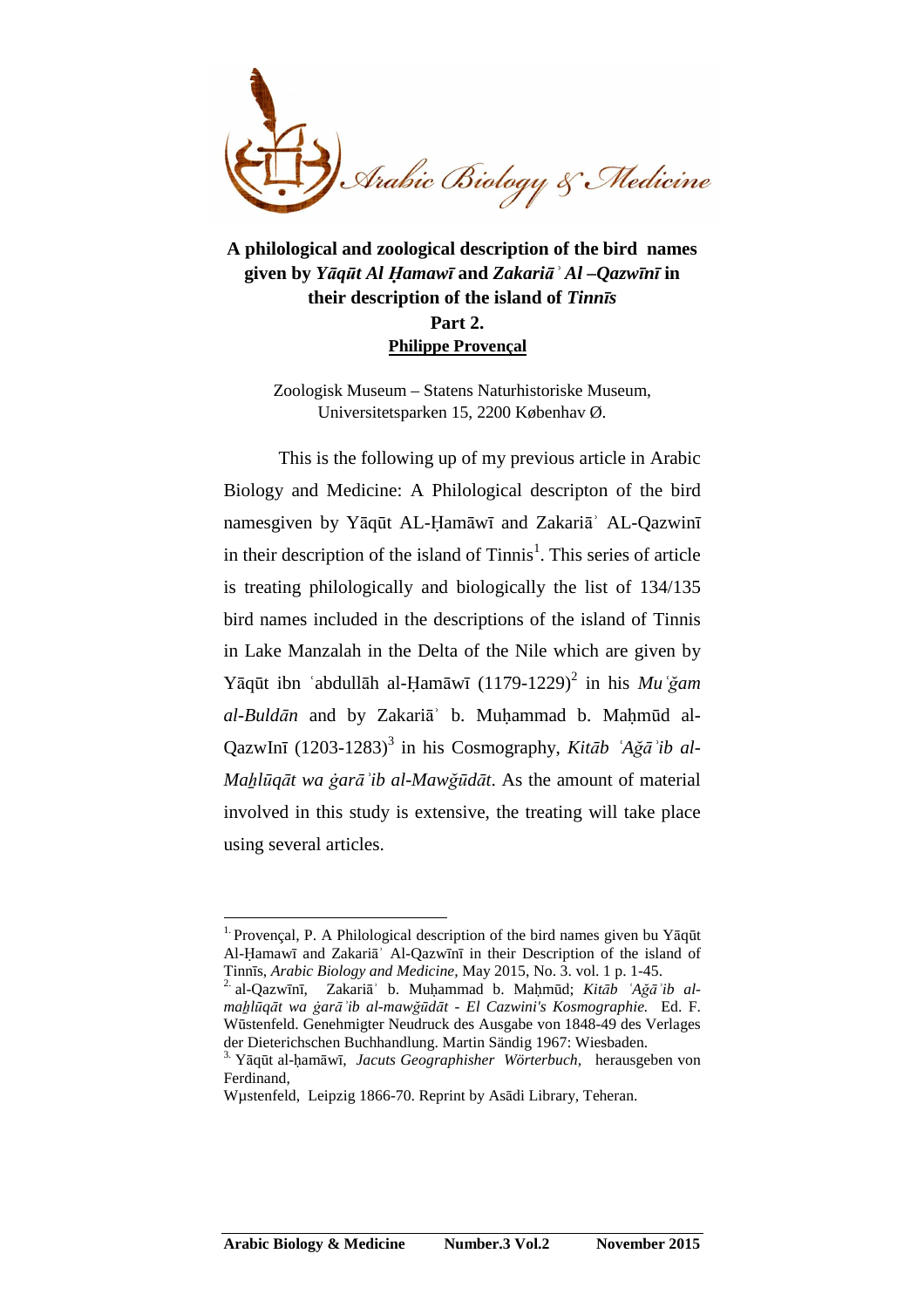In the treating of these bird names I continue with the names, for which the identity is clear or easy to work out. As in the previous article, the treated species will taxonomically be spread out in order to provide a better overview of the knowledge found in the Arabic texts on zoology. As explained in my previous article, some bird names are still in use and the species in questions are well described in the classical literature. In order to avoid making the text of this article too long, we will only treat twelve species here. The remaining being treated in subsequent articles. For a general treating of list of bird names and an overview of the sources used see my previous article<sup>4</sup>.

# **THE BIRD NAMES:**

**-ا/**Al-fāẖitah (No. 11)<sup>5</sup> /**Collared Dove/***Streptopelia decaocto /* **African Collared Dove/**  *Streptopelia roseogrisea* 

## *Philological comments*

Malouf writes that the name *fāhitah* is the name for the collared dove<sup>6</sup>. This is confirmed by Goodman et al.<sup>7</sup>, where

<sup>4.</sup> Provençal, A PHILOLOGICAL DESCRIPTION.

 $<sup>5</sup>$ . The numbers refer to the number of the item in the list of bird names as</sup> noted by Yāqūt Al-ḥamawī, see Provençal, ibid. p. 14-16.

<sup>6.</sup> Malouf, A.,1932, *An Arabic zoological dictionary* al-Muktataf Press, Cairo, p. 87.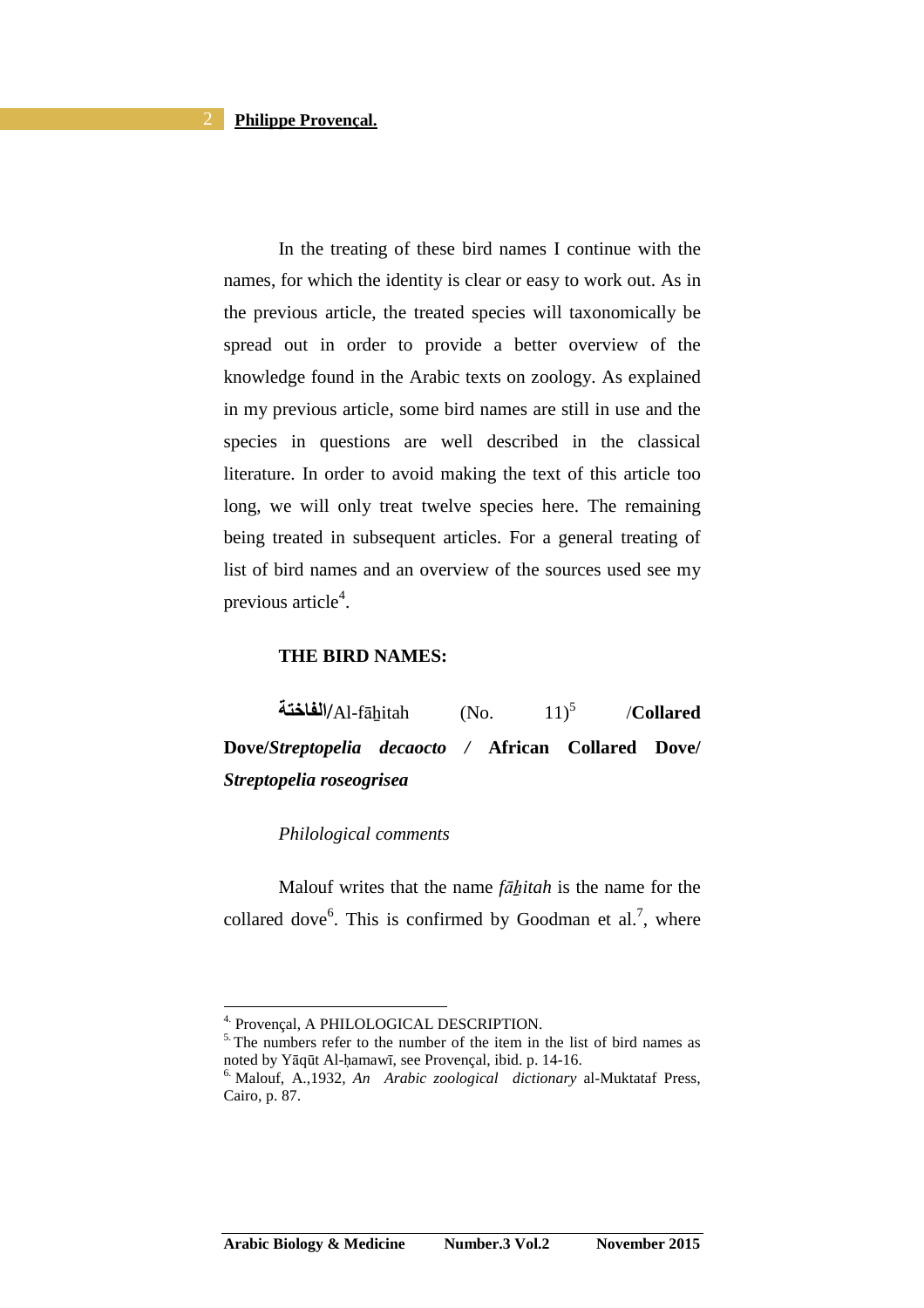the name *fāẖitah* is used both for the Collared Dove and the African Collared Dove, and by F. Viré<sup>8</sup>.

The plural of *fāẖitah* is *fawāẖit* ا ِ َ َ.

Al Ğāḥiẓ writes that the *fāṯitah* is a pigeon or dove<sup>9</sup>. Lisān al-ʿArab writes under the entry *fāẖitah:*

> فاختة و الواحد الفواخت :هي ضرب من الحمام المطوّق .قال ابن بر ي:ذكر ابن الحو اليقي أنّ الفاختة مشتقة الفخت الذي ظلّ القمر

*"Fāẖitah* is the singular of *fawāẖit:* It is a kind of collared pigeon. Ibn Barī has told (that) Ibn al-Ḥawālīqī mentioned that the (name) *Fāẖitah* is derived from the *Faẖt*  which is the shadow of the moon."<sup>10</sup> This last remark might allude to the collar of the dove which in fact has the form of a crescent placed horizontally across the nape $11$ .

Al-Damīrī writes:

 $\overline{a}$ 

الفاختة: واحدة الفواخت من ذوات الاطواق (...) قاله في الكفاية و يقال

<sup>7.</sup> Goodman, S. M. and P. L. Meininger, S. M. Baha el Din, J. J. Hobbs, W. C. Mullié 1989: *The Birds of Egypt.* Oxford University Press. Oxford, New York, p. 311-312.

<sup>8.</sup> Viré, F. in Etchécopar, R.D., F. Hūe. 1964. *Les Oiseaux du Nord de* 

*l'Afrique de la Mer rouge aux Canaries.* Paris, N. Boubée et Cie, p. 109.

<sup>9.</sup> Al Ğāḥiẓ, *Kitāb al-ḥayawān*, established and annotated by Abdessalâm Mohammed Hâroun; ed. Dār-el-Ğīl, 8 vols, (Beyrouth, 1996), vol. 3, p. 201. 10. *Lisān al-ʿArab,* (ed. 1955) compiled by: Ibn Manẓūr al-Ifrīqī al-Miṣrī, Abū-l-Faḍl Jamāl ad-Dın Muḥammad ibn Mukarram. Ed. Dār Ṣādir - Dār Bayrūt, Bayrūt.

<sup>&</sup>lt;sup>11.</sup> Personal observations on collared doves, cf. too Peterson, R., G. Mountfort, P. A. D: Hollom 1989. *Europas Fugle.*Translated to Danish by D. Boertmann and J. Fjeldså. Copenhagen, C.E.G. Gads Forlag, plate 51.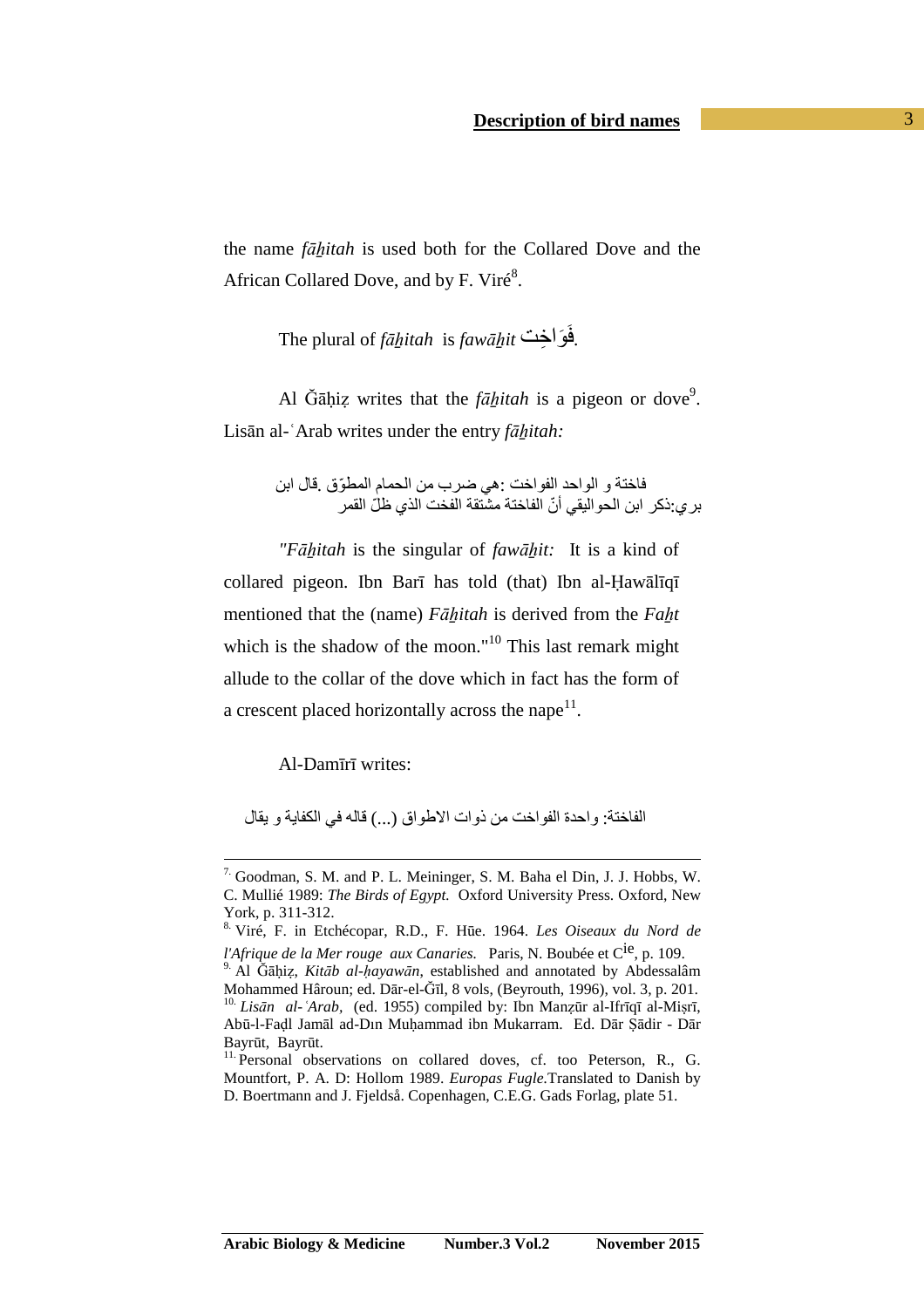$\overline{a}$ 

للفاختة الصُلْصُل ايضا (...) وهي عراقية و ليست بحجازية (...) و صوتها يشبه المثلث و في طبعها الإنس بالناس و تعبش في الدور

"(The *Fāḥitah*) is the singular of the fawāḥit among the collared (birds)... The writer of the Kifāyah wrote: "The *Fāẖitah* is also called the *Ṣulṣul..*.. They are Iraqi birds and not from the Ḥiğāz...Their voice is like a triplet. In the natural disposition of the *Fāẖitah* is (the trait) that it likes people and lives in built-up places". $12$ 

 This description gives the main characteristics of the Collared Dove. The voice of the Collared Dove does indeed pronounce a tri-syllabic coo as anyone who has heard these birds may confirm. The Collared Dove is furthermore a very urbanised species<sup>13</sup>. The remark on the distribution of the species seems also to be entirely correct. An-Nuwayrī writes too that the *Fāẖitah* is from Iraq and not from the Ḥiğāz <sup>14</sup> while al-Qalqašandī writes that the *Fāẖitah* is a collared bird from the Ḥiğāz having the size of a Domestic Pigeon (*Ḥamām*) <sup>15</sup>. This last remark may indicate a confusion with the African collared dove, which at the present time is living on the southern half of

<sup>12.</sup> Al-Damīrī, Kamāl ad-Dīn (1861) *Kitāb ḥayāt al-ḥayawān al-Kubrā,* ed. Muḥammad Shāhīn and ed. Dār al-Fikr, Bayrūt, Lebanon.

<sup>13.</sup> Personal observations on wild specimens, Cf. Nowak, E. 1963. *Die Tūrkentaube.* Franckh'sche Verlagshandlung Stuttgart, Kosmos-Verlag p. 42, cf. also Goodwin, D. 1967. *Pigeons and Doves of the World*. Trustees of the British Museum (Natural History), London, p. 128.<br><sup>14</sup>. An-Nuwayrī (ed.1923-55): *Nihāyat al-Arab fī* 

<sup>14.</sup> An-Nuwayrī (ed.1923-55): *Nihāyat al-Arab fī Funūn al-Adab.* Photomechanical reprint of the ed. of Dar al-Kutub al Misriyyah. Ministry of Culture and National Guidance, Egypt. Book 9 pp. 224-383 and book 10 pp. 1-354.

<sup>15.</sup> Al-Qalqašandī, Abū l-ʿAbbās Aḥmad, *Kitāb Ṣubḥ al-Aʿšā,* vol. 2 ed. Dār al-Kutub al-ẖidīwiyah. Cairo: 1913-1922, art. *Fāẖitah.*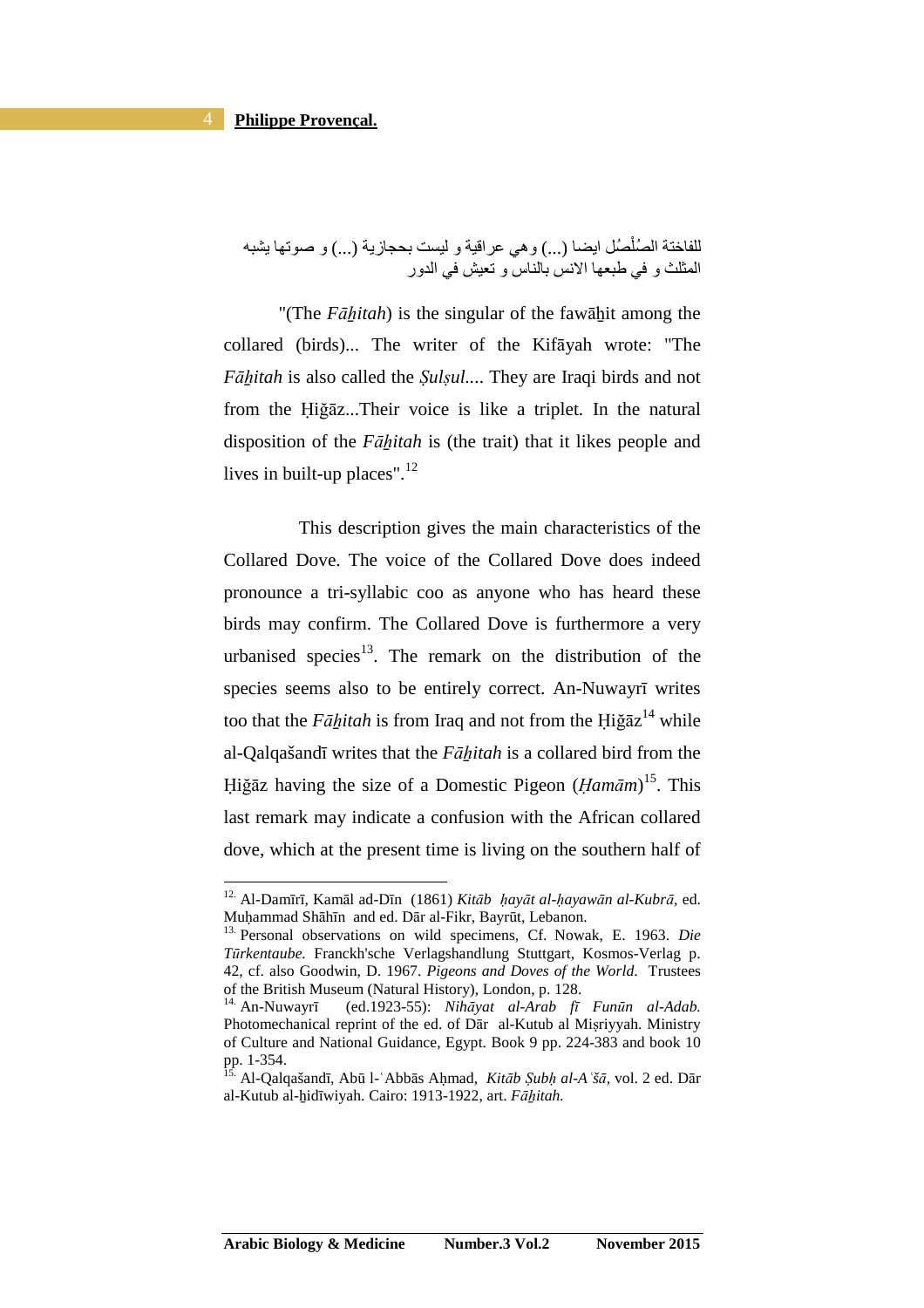the Red Sea coast of the Arabian peninsula<sup>16</sup>. As there are very small differences in outwards appearance between the Collared Dove and the African Collared Dove, so small in fact that the two doves sometimes have been counted as conspecific although their voices are very different, this confusion is very likely to occur.

### *Biological comments*

The Collared Dove is an eastern species which has only very recently begun to expand its range to the west, that is from about the beginning of the 20th century<sup>17</sup>.

The Collared Dove is locally a common breeding resident in Egypt at the present time<sup>18</sup>, but it entered the country in the mid 1970ies and the colonisation process still  $\text{continues}^{19}$ .

According to Goodman et al. $20$  the African Collared Dove is not found at the present time in Egypt proper but is a breeding resident near Gebel Elba which is an igneous mountain standing single in the extreme south-east corner of

<sup>16.</sup> Hollom, P. A. D., R. F. Porter, S. Christensen, I. Willis, 1988, *Birds of the Middle East and North Africa.* T & D Poyser: Calton, p. 123.

<sup>17.</sup> Cf. Nowak, *Die Tūrkentaube*.

<sup>18.</sup> Goodman, *The Birds* p. 312*.*

<sup>19.</sup> Meininger, P.L. & Atta G.A.M. (eds). 1994. *Ornithological Studies in Egyptian Wetlands 1989/90.* FORE-report 94-O1, Wivo-report 40, Vlissingen/Zeist, p. 334.

<sup>20.</sup> Goodman, *The Birds*.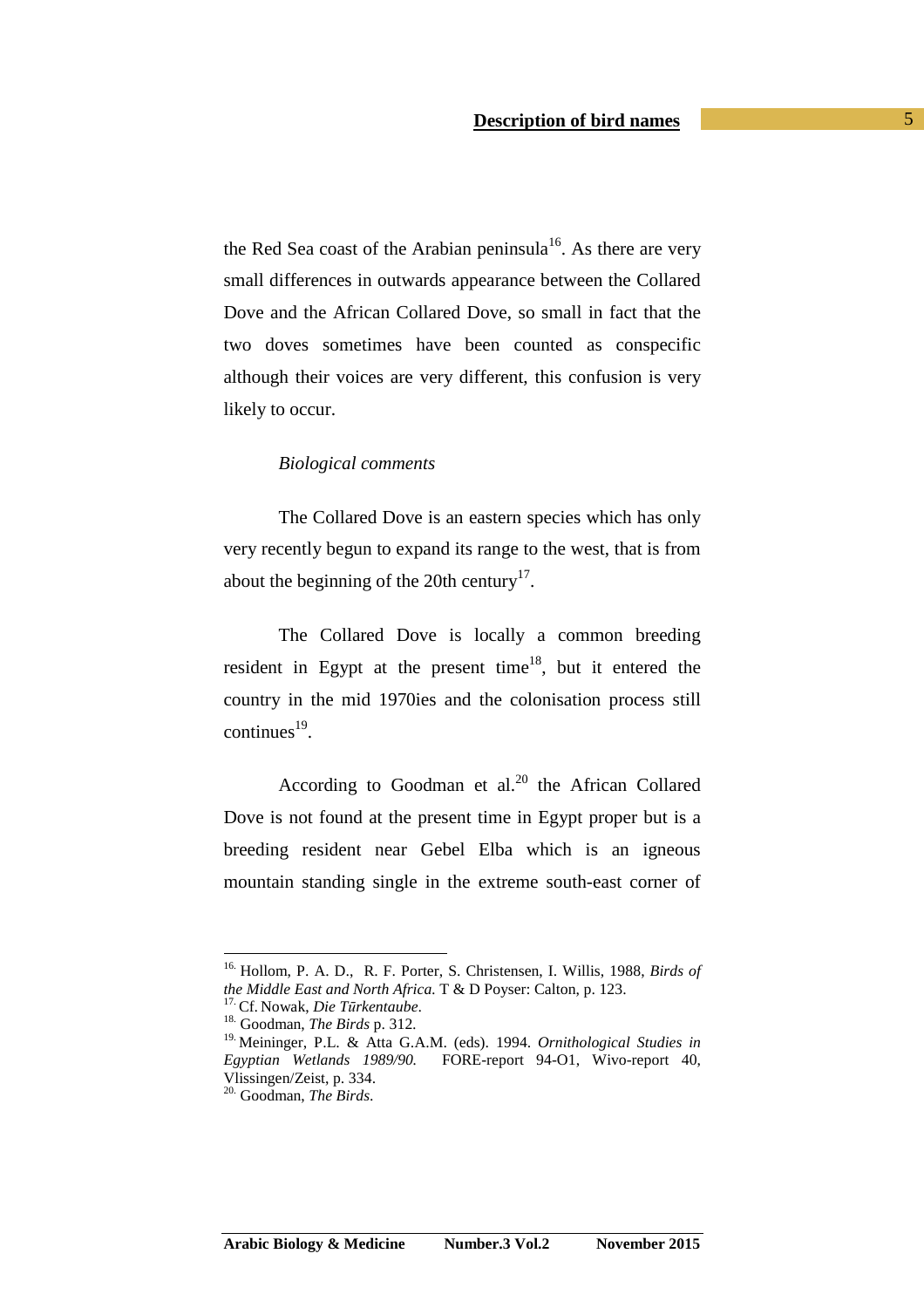Egypt<sup>21</sup>. Nevertheless, this species seems to immigrate in the Lake Nāṣir area, and two specimens have probably been observed as far north as  $\text{Assum}^{22}$ .

The only other place in the Middle East where the African Collared Dove does breed is on the south western coastal regions of the Arabian peninsula i.e. from Jiddah to the most western part of the Gulf of Aden.

 **را ّ** / Az-zurrayq (No. 13) / **Jay /***Garrulus glandarius* 

\_\_\_\_\_\_\_\_\_\_\_\_\_\_\_\_\_\_\_\_\_\_\_\_\_\_\_\_\_\_\_\_\_\_\_\_\_\_\_\_\_\_\_\_\_

# *Philological comments*

The Jay is called *Abū Zurayq* أبو زُرَيْق in Syrian Arabic<sup>23</sup>. The name *Zurayq* for the Jay alludes to its bright blue mirror on its wings. These appear as a very bright blue patch on the front edge of the wing<sup>24</sup>.

In classical Arabic the Jay was also called *Qīq* X.( An-

 $21.$  Goodman, ibid. p. 311.

<sup>22.</sup> Meininger & Atta, *Ornithological Studies*, p. 334.

<sup>23.</sup> Malouf, *An Arabic Zoological*, p. 135 and Dalman, G. 1913. *Arabischen Vogelnamen von Palästina und Syrien.* Zeitschrift des Deutschen Palästinavereins nr. 36 pp. 165-179, No. 60.

<sup>24.</sup> Peterson et al. *Europas Fugle.,* p. 215 and plate 69 and personal observations on live birds in the field, cf. also Fischer, W., 1965, *Farb- und Formbezeichnungen in der Sprache der Altarabischen Dichtung,* Otto Harrassowitz, Wiesbaden for the primitive meaning of the root ʾzrq.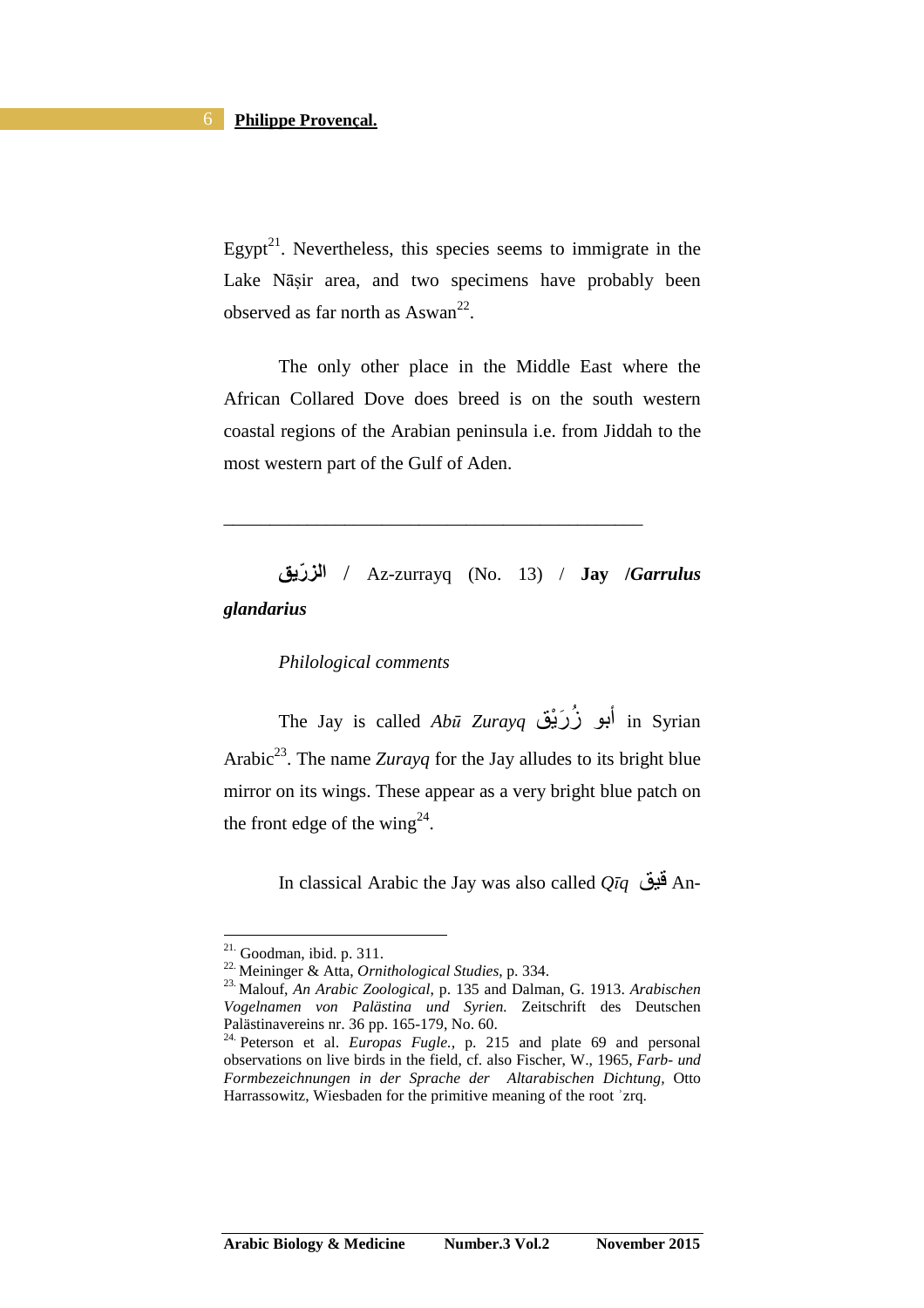Nuwayrī writes:

ـ و القيق : طائر في قدرة الـحمام اللطيف ، و أهل الشأم يُسمّونـه أبـا زُرَيْق و في طبعه الإلف بالناس ، وقبول النعليم ، و سرعة الإدراك لما يلقّن من الكلام. مبيّنا حتى لا يشك سامعه اذا لم يره أنه أناسٌ ، وربما زاد ً على النبَّغاء ً ولَّه حكاياتٌ و أخبارٌ في الذكاء و الْفَطْنة بِطول شر حها ، وهو طائر مشهور بذلك

"The *Qīq* is a bird the size of a slender pigeon. People in the Syrian region call it *Abū Zurayq*. This bird is by nature easy to accustom to people. It is able to learn and acquires quickly the speech which it is taught. (This it utters) clearly so that a listener, if he has not seen the bird (in question) never doubts that it is a human being (speaking). It often excels over the parrot in these things. There are tales and reports about this bird (relating) about its intelligence and cleverness whose commentating is lengthy. This bird is well known in this respect."

 This is a very fine description of the jay, as it is a bird, which is well known for its ability to imitate other sounds with considerable or perfect accuracy<sup>25</sup>. Corvids are known as being quick-witted birds and much of their behaviour whether innate or learned may be interpreted in this way by a layman<sup>26</sup>.

In present day Egypt the name *zurayqah* is used for small warblers (cf. No. 29 of the present list). The reason for suggesting to identify this name with the Jay here is that the

<sup>25.</sup> Goodwin, D. 1986. *Crows of the World.* Trustees of the British Museum (Natural History): London, p. 53.

 $26.$  Goodwin, ibid. p. 23-62.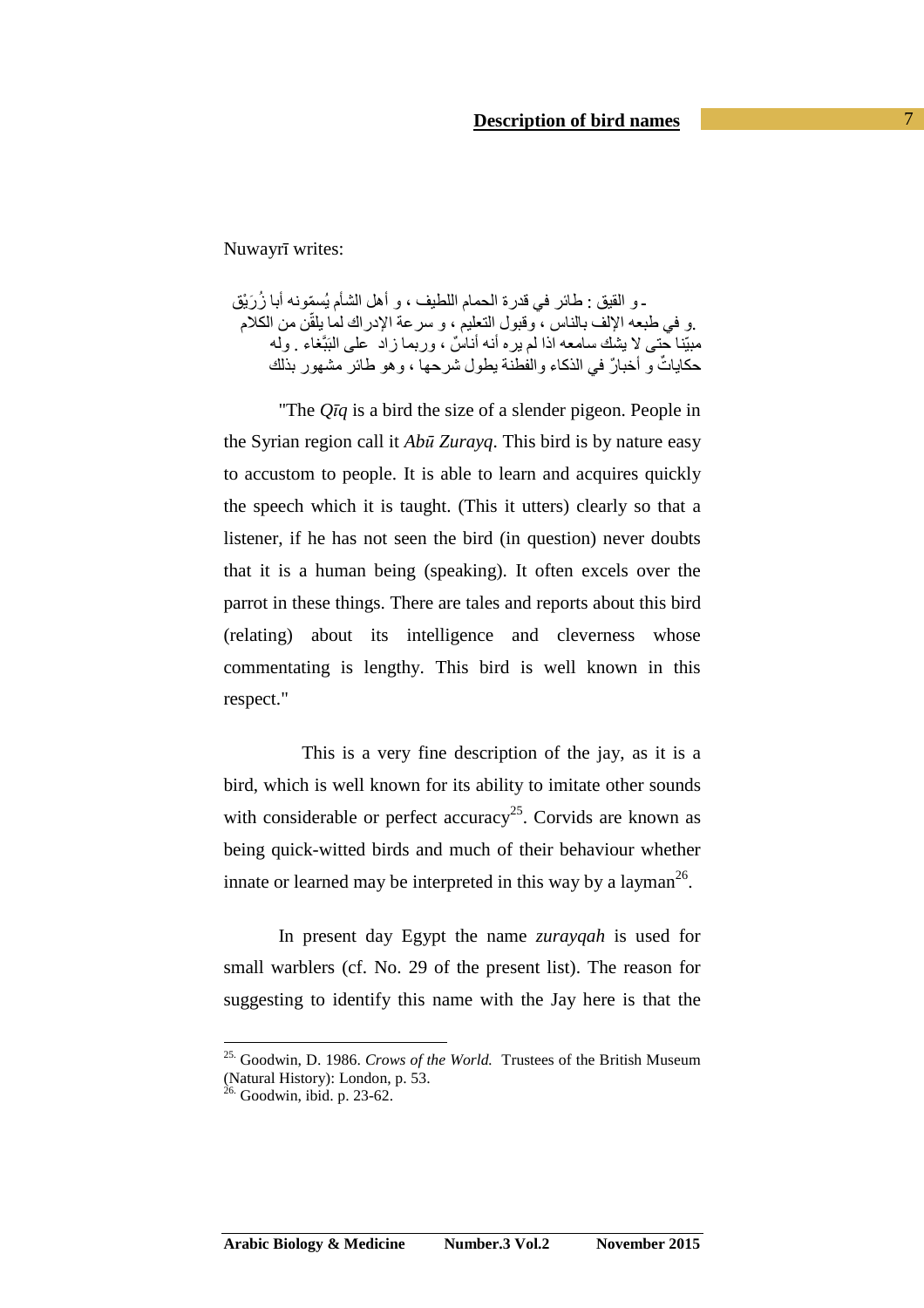birds in this part of the list are characterised by being of dove size like the Jay<sup>27</sup>; i.e. the turtle dove (No. 10) the collared dove (No. 11) the "wailing dove" (no. 12), which according to the sources should belong to the *Streptopelia* genus, and the Crow (No. 15) the latter being a Corvid like the Jay.

### *Biological comments*

*In recent time the Jay is not a member of the Egyptian fauna.* The Jay is a breeding resident in Asia Minor and the adjacent mountainous parts of Iraq and Iran, in Coastal Syria, in Lebanon, Palestine and north-west Africa, where it occurs in wooded lands<sup>28</sup> (Hollom et al. 1988). As there were some wooded areas around the southern shores of Lake Manzalah in medieval times (pers. inf. from dr. ʿAbbās aš-šanāwī ) the Jay may have occurred in this place.

The Jay is, in its different forms, widely distributed in Europe and Central- and East  $Asia^{29}$ .

\_\_\_\_\_\_\_\_\_\_\_\_\_\_\_\_\_\_\_\_\_\_\_\_\_\_\_\_\_\_\_\_\_\_\_\_\_\_\_\_\_\_\_\_\_\_

**اديا/**Al-Ğarādī (No. 18) / **Kestrel /** *Falco tinnunculus* **; Lesser kestrel /** *Falco naumanni* **; Merlin /**  *Falco columbarius* 

<sup>27.</sup> Cf.Peterson, *Europas fugle,* plate 69

<sup>28.</sup> Hollom, *Birds of the Middle East,* p. 225*.*

<sup>29.</sup> Goodwin, *Crows,* p. 197*.*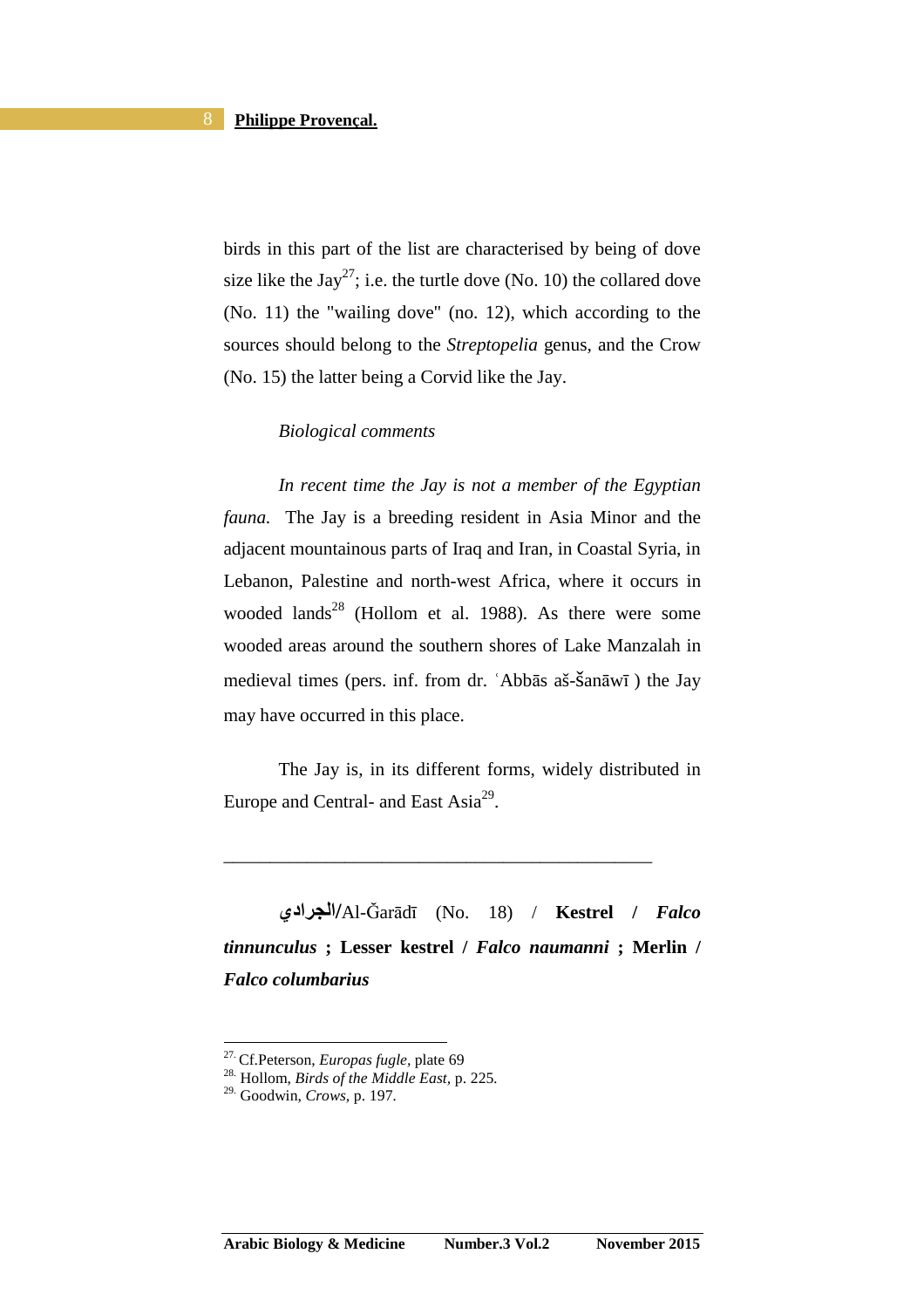# *Philological comments*

François Viré writes in his *Essai de détermination des oiseaux de vol dans les principaux manuscrits arabes médiévaux sur la fauconnerie* (1977) that the names ğarādī, ğjarādiyyah, abū ğarādah, ğaradānī and şaqr al-ğarād are صَقْرِ الجراد ، جَرَدَانِي ، أَبـُو جَرَادة ، جَرَادِيَّة ، جَرَادِي common Arabic names in the manuscripts on falconry for the Kestrel<sup>30</sup>. Malouf (1932) and Goodman et al.  $(1989)^{31}$  write that the Kestrel and the Lesser Kestrel are called *ṣaqr al-ğarād* in Egypt, however the same authors write that the name of the Merlin in Egypt is *Ğarādiyyah* to which Malouf adds *ṣaqr alğarād 32 .*

The name pertaining to grasshoppers (coll. *Ğarād*) is due to the fact that larger insects constitute a great part of the food of the Kestrel<sup>33</sup>. In the Mediterranean countries, larger insects do constitute a greater part of the food of the Kestrel<sup>34</sup>. However the Lesser Kestrel is specialised in eating larger insects, having beetles and grasshoppers as main food items<sup>35</sup>. The Merlin being a northern species hunts first and foremost

<sup>&</sup>lt;sup>30.</sup> Viré, F. 1977. Essai de détermination des oiseaux-de-vol mentionnés dans les principaux manuscrits arabes médiévaux sur la fauconnerie. *Arabica,* tome XXIV.

<sup>31.</sup> Goodman, *The Birds.*

<sup>32.</sup> Malouf, *An Arabic Zoological*.

<sup>33.</sup> Viré, Essai de détermination.

<sup>34.</sup> Génsbøl, B. 1987. *Rovfuglene i Europa, Nordafrika og Mellemøsten,* Gad. Copenhagen, p. 274.

<sup>35.</sup> Génsbøl, ibid. p. 280 and ill. pp. 280-281.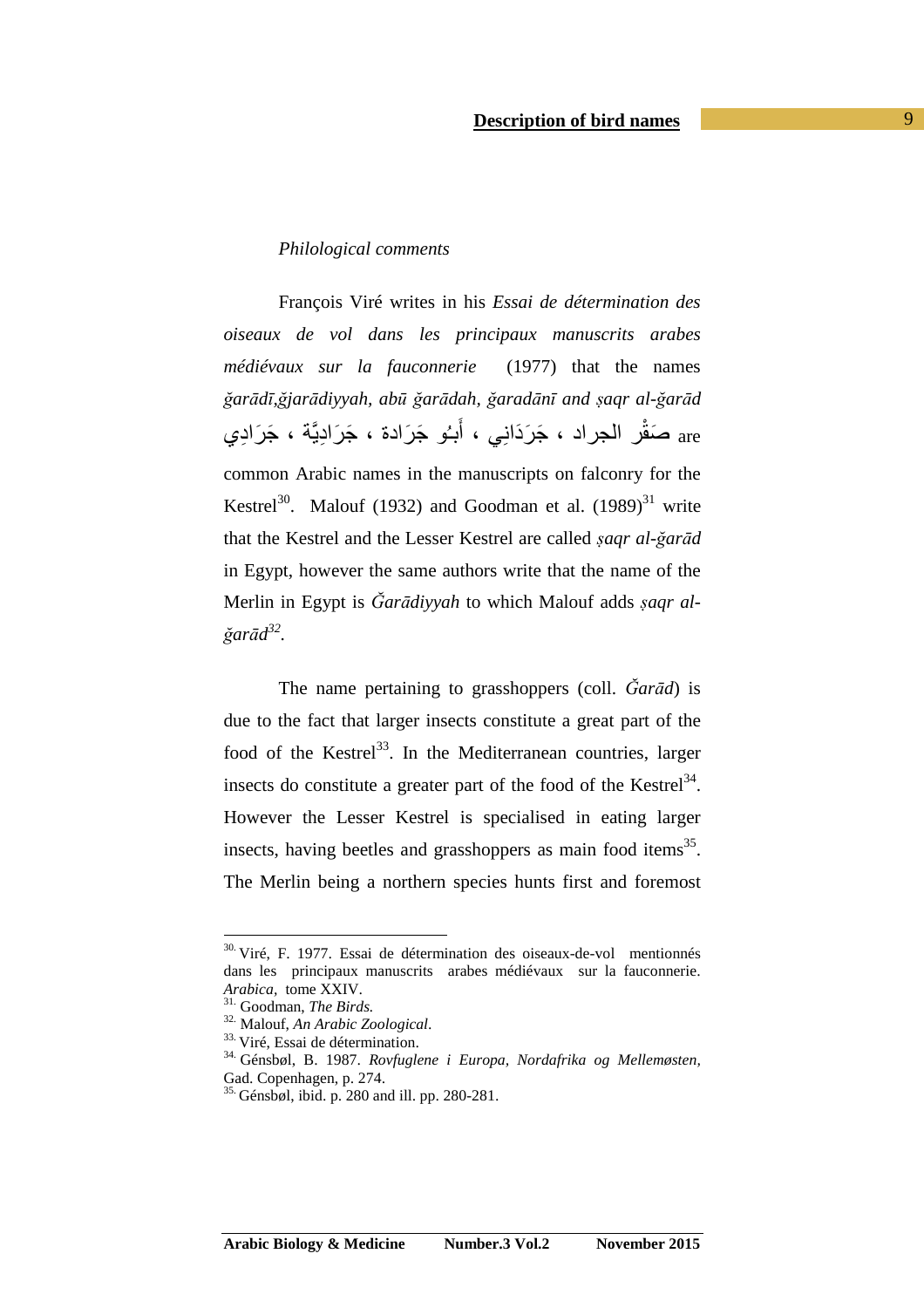small birds<sup>36</sup>. However it is highly probable that in its southern winter quarters insects do play a larger part as food items, but it is equally probable that the name *Ğarādiyyah* was given by simple analogy, the three species all being small falcons resembling more or less each other<sup>37</sup>.

In Ancient Egypt the Kestrel was apparently the most frequently mummified falcon<sup>38</sup>. It is also noteworthy, that the female Kestrel or female Lesser Kestrel was the zoological model for the representation of the divine "Horus Falcon" in the Ramesside period (last third of the second millennium and beginning of the first millennium B.C.). In the other periods the Horus Falcon was depicted as a kind of great Falcon but without discriminating species characteristics. Several species thus seemed to have influenced the model of the Horus Falcon. Kestrels are found with certainty only on tombs and funeral papyri of the Dynasties XIX and XX (1307-1196 and 1196- 1070 B.C.). The Kestrels from this period are always pictured in mythological scenes in which the goddesses Isis and Nephtys appeared in the form of falcons. The Kestrels thus depicted were (often) female birds $39$ .

*Biological comments* 

<sup>36.</sup> Génsbøl, ibid. p. 266.

<sup>37.</sup> Génsbøl, ibid. p. 264- 281 and pp. 374-379.

<sup>38</sup>. Houlihan, P. F. 1986,*The Birds of Ancient Egypt.* Aris and Phillips. Warminster: England, p. 46.

 $39.$  Houlihan, ibid.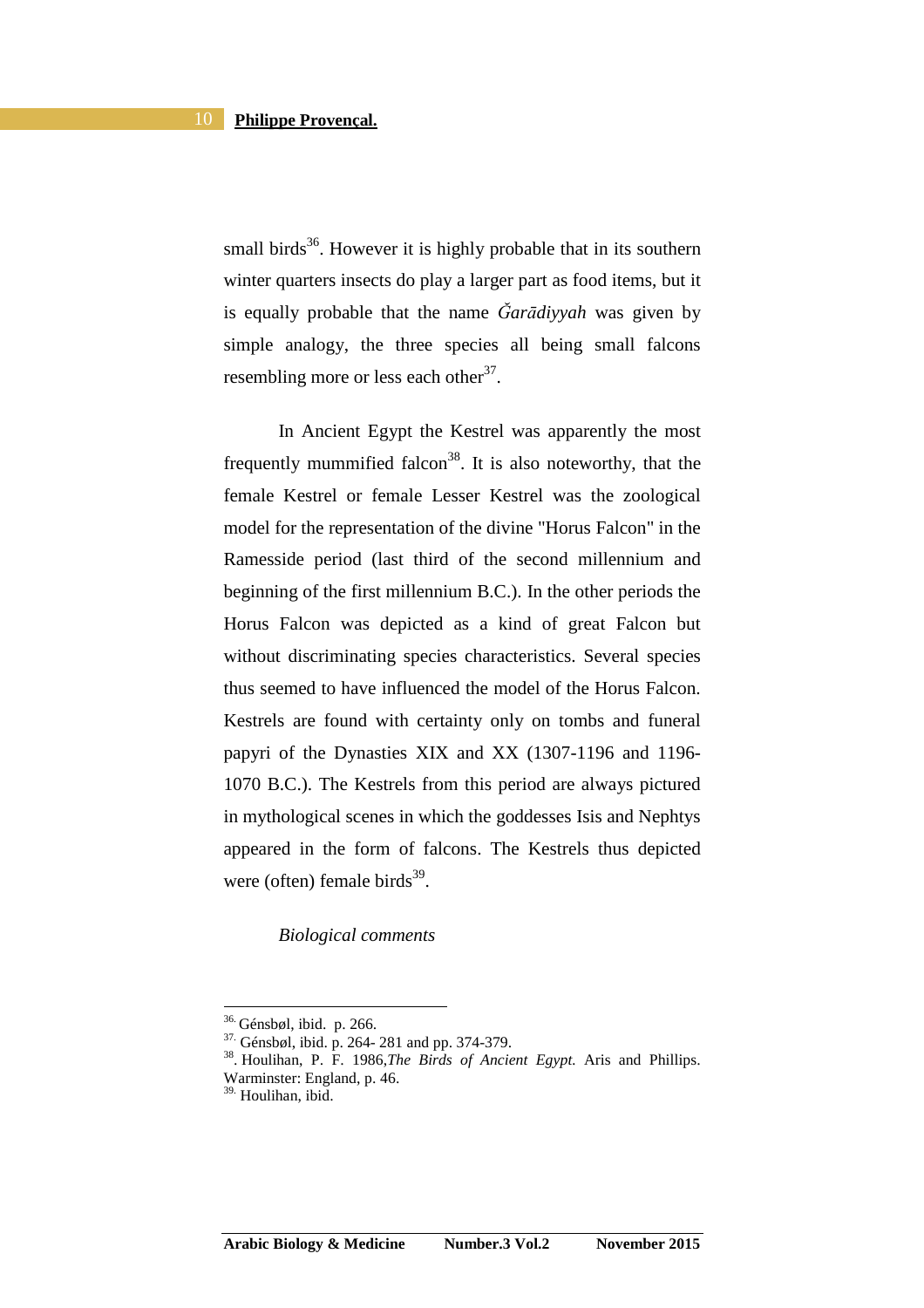The Kestrel is a fairly common breeding resident in Egypt, whereas the Lesser Kestrel is a casual migrant breeder in northern Egypt, a scarce autumn migrant and a much commoner spring migrant, and the Merlin is a rare winter visitor in Egypt<sup>40</sup>. A total of 243 Kestrels were counted between December 1989 and July 1990 in different parts of Egypt by the group behind the Ornithological Observations in Egyptian Wetlands. A total of 33 Lesser kestrels were observed by the group in the same period. A total of 17 Merlins, all observed in the Northern parts of Egypt, were seen by the group in the same period. One of the observations, a male on 12. March 1990, was on Lake Manzalah<sup>41</sup>. At my visit on the island of Tinnīs on the 8 April 1993 Gamīl ʿAṭṭāʾ and I observed a Kestrel presumably hunting over the island.

Concerning the Arab world the Kestrel is breeding in many and large parts of the Middle East. The lesser Kestrel is mainly breeding in Asia Minor, whereas the Merlin is a decidedly northern species visiting the Middle East and North Africa only in winter $42$ .

\_\_\_\_\_\_\_\_\_\_\_\_\_\_\_\_\_\_\_\_\_\_\_\_\_\_\_\_\_\_\_\_\_\_\_\_\_\_\_\_\_\_\_\_\_\_

**ا/** Al-Ablaq (No. 19) / **Wheatears** *Oenanthe spp.*

*Philological comments*.

<sup>40.</sup> Goodman, *The Birds,* p. 199-201 and p. 203*.*

<sup>41.</sup> Meininger & Atta, *Ornithological Studies*, p. 313-314.

<sup>42</sup>. Hollom, *Birds of the Middle East,* p. 67-68*.*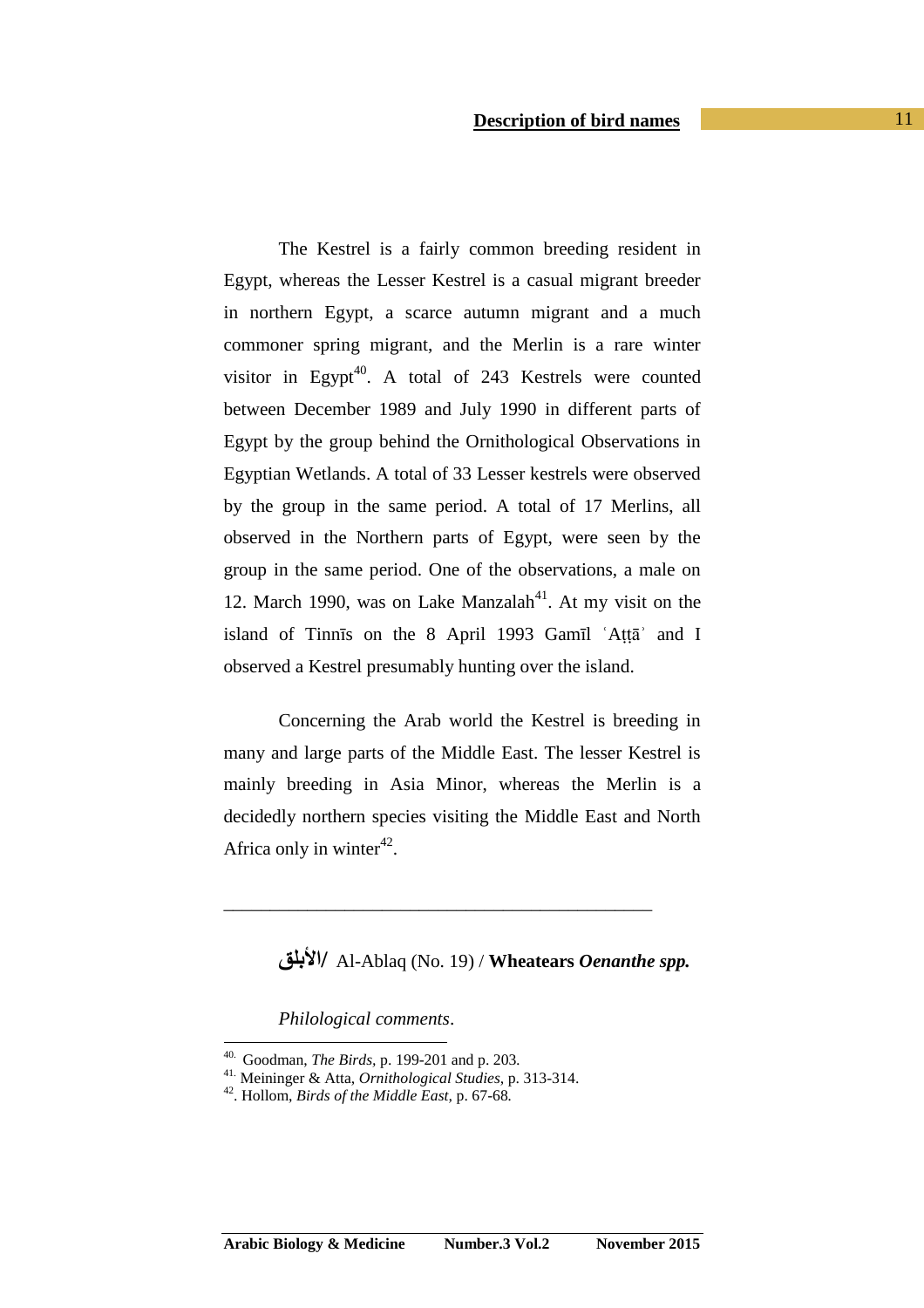The name *Ablaq* is a generic name in Arabic for the Wheatears<sup>43</sup>. The name meaning pied, black and white<sup>44</sup> alludes to the colour of several species of Wheatears in the Middle East and North Africa. In all 17 species of the genus *Oenanthe* inhabits the Middle East and North Africa. Of these three species, i.e. the Desert Wheatear *Oenanthe deserti* , the Isabelline Wheatear *Oenanthe isabellina* and the Red-breasted Wheatear *Oenanthe bottae* do not have a pied, black and white plumage, while all the other species are endowed with this colour pattern<sup>45</sup>.

# *Biological comments*.

Several species of Wheatears occur in Egypt at the present time, either as breeding birds or as passage migrants and/or winter visitors<sup>46</sup>. During my visit to the island of Tinn $\overline{\text{is}}$ on the 8 April 1993 I observed the following three species around the site of the old city of Tinnīs. Common Wheatear *Oenanthe oenanthe,* Isabelline Wheatear *Oenanthe isabellina*  and Black-eared Wheatear *Oenanthe hispanica -* the blackthroated morph.

\_\_\_\_\_\_\_\_\_\_\_\_\_\_\_\_\_\_\_\_\_\_\_\_\_\_\_\_\_\_\_\_\_\_\_\_\_\_\_\_\_\_\_\_\_\_

<sup>43.</sup> Malouf, *An Arabic Zoological*, p. 174-175, Goodman, *The Birds,* p. 389 - 399*.*

<sup>44.</sup> Fischer, *Farb- und Formbezeichnungen,* p. 83 - 85.

<sup>45.</sup> Hollom, *Birds of the Middle East,* plates 28 and 29.

<sup>46.</sup> Goodman, *The Birds,* p. 398-391.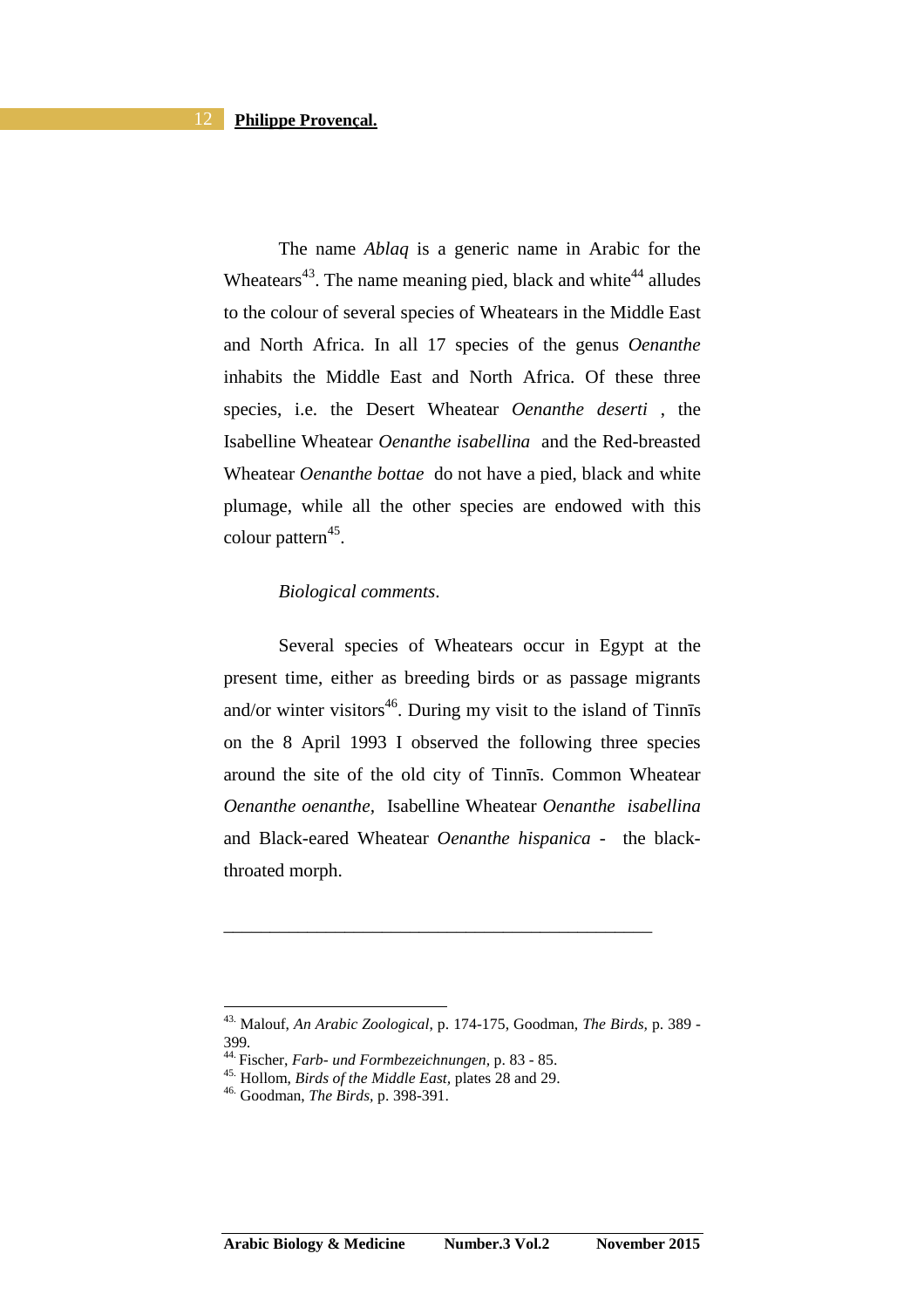# **ا/Al-ẖuḍīr** (No. 30) / **Little Green Bee-eater /**  *Merops orientalis;* **Blue-Cheeked Bee-eater /***Merops superciliosus*

#### *Philological comments*

*ẖuḍīr* is the official name given by Goodman et al. (1989) for the Little Green Bee-eater, and both Goodman et al. (1989) and (Malouf 1932) state that this name is a generic name for the Bee-eaters<sup>47</sup>. The Bee-eaters have other generic names derived from the root 'hdr in the Arab world<sup>48</sup>. Another generic name for the Bee-eaters in Arabic is *warwā<sup>r</sup>* وارَ رْ وَ . Nevertheless as this name does occur in the present list as No. 57, and because of the general meaning of the adjective *aẖḍar 49 ,* the Green Bee-eaters occurring in the Middle East and North Africa, i.e. the Little Green Bee-eater and the Blue-Cheeked Bee-eater<sup>50</sup> are suggested as identifications for the present name.

Al-Qalqašandī writes in his chapter about the swallows:

و عدّوا من أنواعه أيضـا الذي يسميه أهل مصـر الـخُضَيْرِيِ ، وهو طائر ا<br>ا أخضر دون الببغاء في المقدار لا يزال طائرا وهو يصيح ، يقتات الفَرَاشَ والذباب

<sup>47.</sup> Malouf, *An Arabic Zoological*, p. 32-33, Goodman, *The Birds,* p. 342- 345.

<sup>48.</sup> Malouf, *An Arabic Zoological*, p. 32.

<sup>49.</sup> Cf. Provençal, A PHILOLOGICAL DESCRIPTION, p. 24-25. The root 'hdr stands for the volour green in Arabic.

<sup>50.</sup> Hollom, *Birds of the Middle East,* p. 143 and plate 21.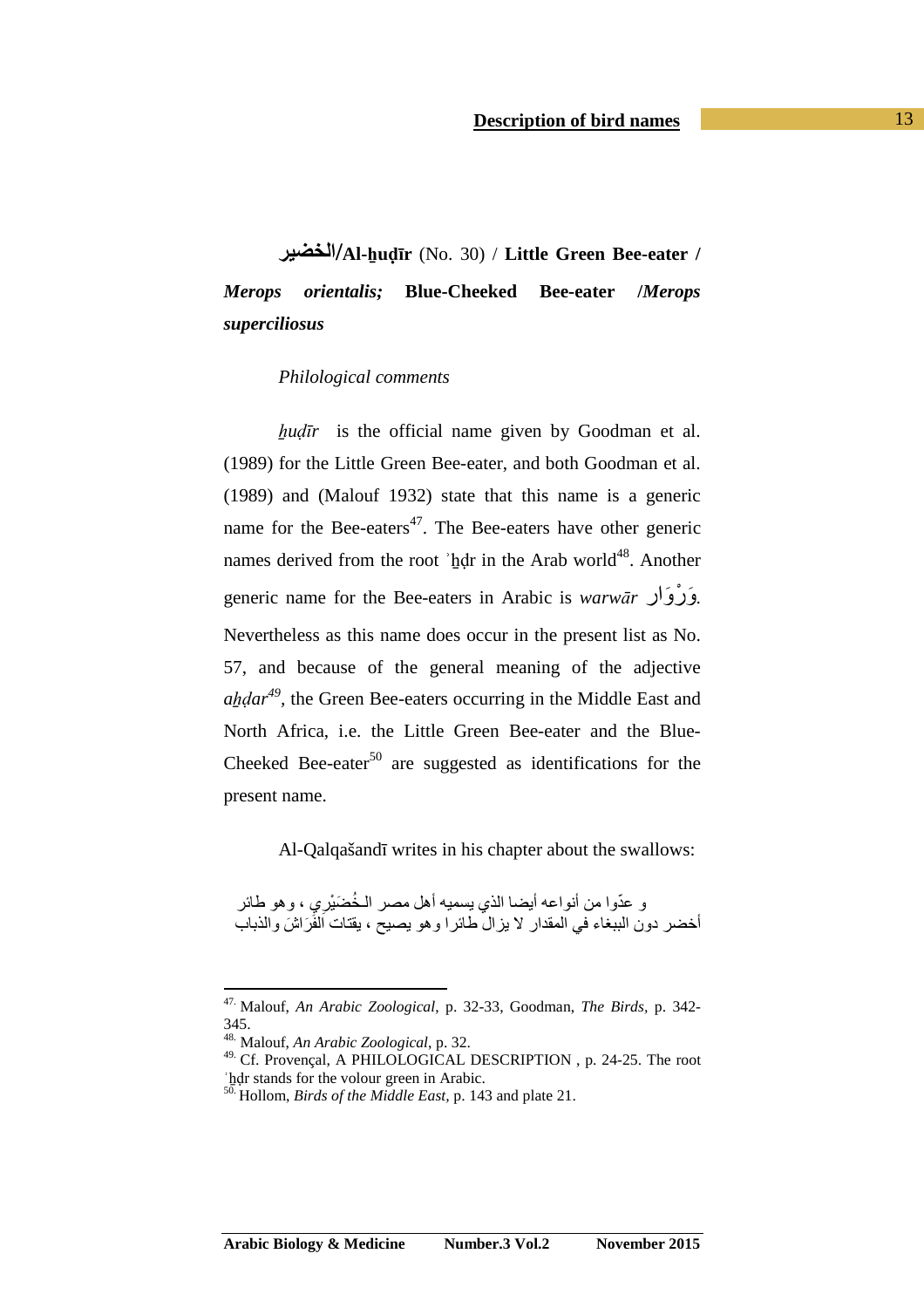"... and among the kinds (of swallows) is counted (this bird) which the people of Egypt call the Little Green Bee-eater (al-ẖuḍayrī). It is a green bird, smaller than a parrot in size. It always flies about voicing. It feeds on flying insects and flies". This is a very precise description of the green coloured Beeeaters. Their long pointed wings and their graceful and agile flight during which they hunt their prey consisting exclusively of flying insects give them a resemblance to swallows and martins $^{51}$ .

# *Biological comments*.

The Little Green Bee-eater is a breeding resident in Egypt. It is a common breeder in the whole of the Nile valley down to Aswan, and it has extended its breeding range northward in the course of the 20th century to include the lower Nile valley and the delta, where it nevertheless still seems to be absent as a breeding bird in the central and northern parts of the delta. It nevertheless breeds in the areas around Alexandria and Ismailia<sup>52</sup>. Three observations at Suez were made in the spring and summer  $1990^{53}$ . The Little Green Bee-eater is a breeding resident in southern Palestine, and in oases and on the shores of the Arabian peninsula with the exception of the Gulf region. It

<sup>51.</sup> Delin, H., L. Svensson 1990. *Photographic guide to the birds of Britain and Europe.* Hamlyn Publishing Group Limited, London, p. 172-173 and Jonsson, L. 1994. *Fugle i Europa med Nordafrika og Mellemøsten,*  Gyldendal, Copenhagen, p. 336-337.

<sup>52.</sup> Goodman, *The Birds,* p. 343-344.

<sup>53.</sup> Meininger & Atta, *Ornithological Studies*, p. 341.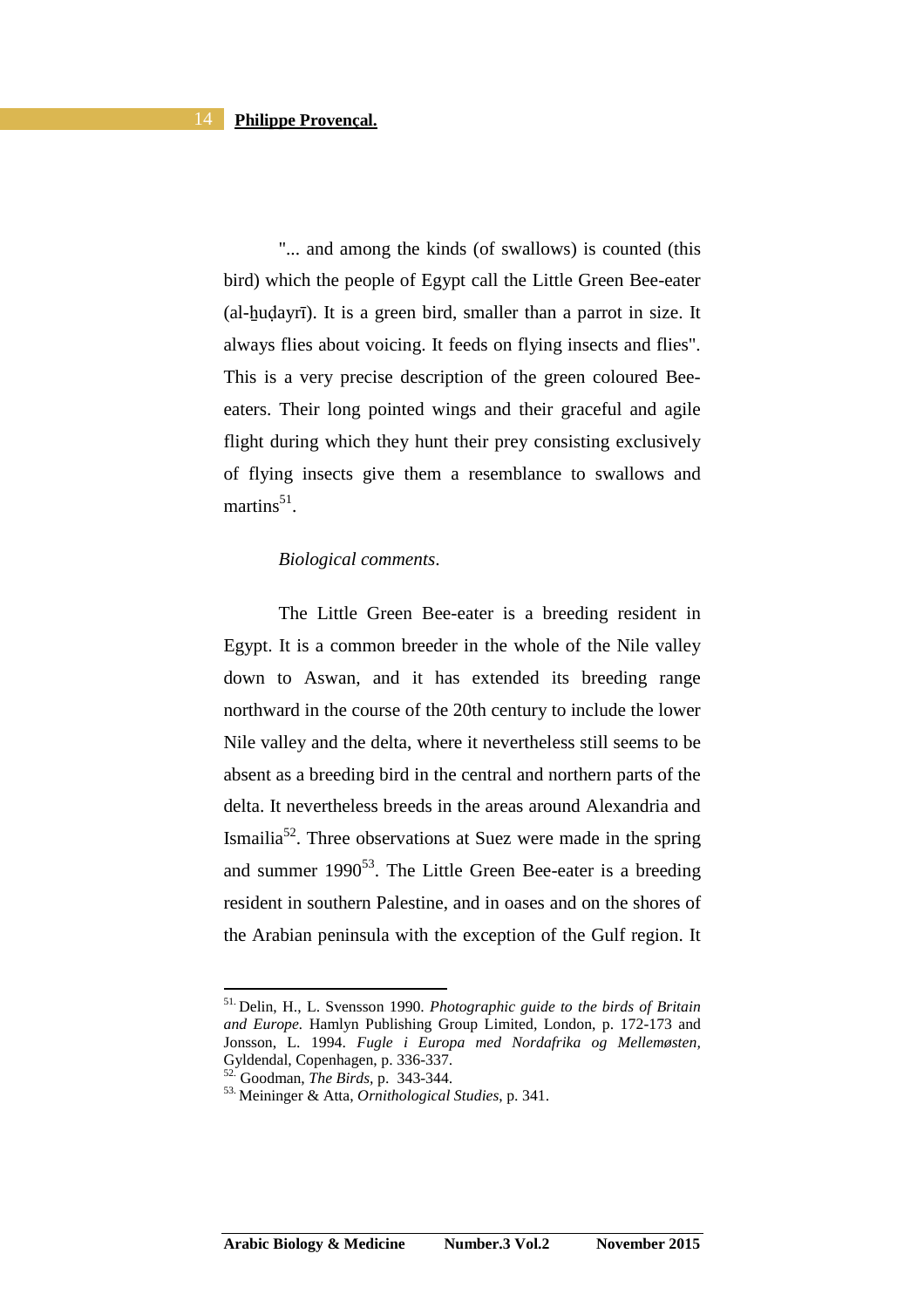is also breeding on the gulf shores of Iran $<sup>54</sup>$ .</sup>

The Blue-cheeked Bee-eater is, at the present time, a rather common summer breeding bird in the northern parts of Egypt i.e. the Nile delta, the lower Nile valley, and it is a passage migrant through the whole country. On 7 May 1983 a colony of more than 700 nesting burrows were found on a stretch of a few kilometres of dike near Gridi on Lake Manzalah<sup>55</sup>. During the spring 1990 it was commonly observed around Lake Manzalah<sup>56</sup>.

Concerning the Arab world the Blue-cheeked Bee Eater is a breeding bird in north-west Africa, especially in Morocco, in Palestine and in many areas in the Middle-East $57$ .

\_\_\_\_\_\_\_\_\_\_\_\_\_\_\_\_\_\_\_\_\_\_\_\_\_\_\_\_\_\_\_\_\_\_\_\_\_\_\_\_\_\_\_\_\_\_

**ءّا ا/** Abū-l-ḥinnāʾ (No. 31) / **Robin /** *Erithacus rubecula* 

*Philological comments*

The Robin is generally known by this name in Arabic<sup>58</sup>. Amin Malouf writes:

<sup>54.</sup> Hollom, *Birds of the Middle East,* p. 143.

<sup>55.</sup> Goodman, *The Birds,* p. 344-345.

<sup>56.</sup> Meininger & Atta, *Ornithological Studies*, p. 341.

<sup>57.</sup> Hollom, *Birds of the Middle East,* p. 143.

<sup>58.</sup> Cf. entry *Robin* in: Saad, K. M. 1926. *Centennial English-Arabic Dictionary,* The American Press: Beyrouth; and the entry *ḥinnāʾ* in Wehr, H., 1976, *Arabic -English Lexicon.* J. Milton Cowan, New York.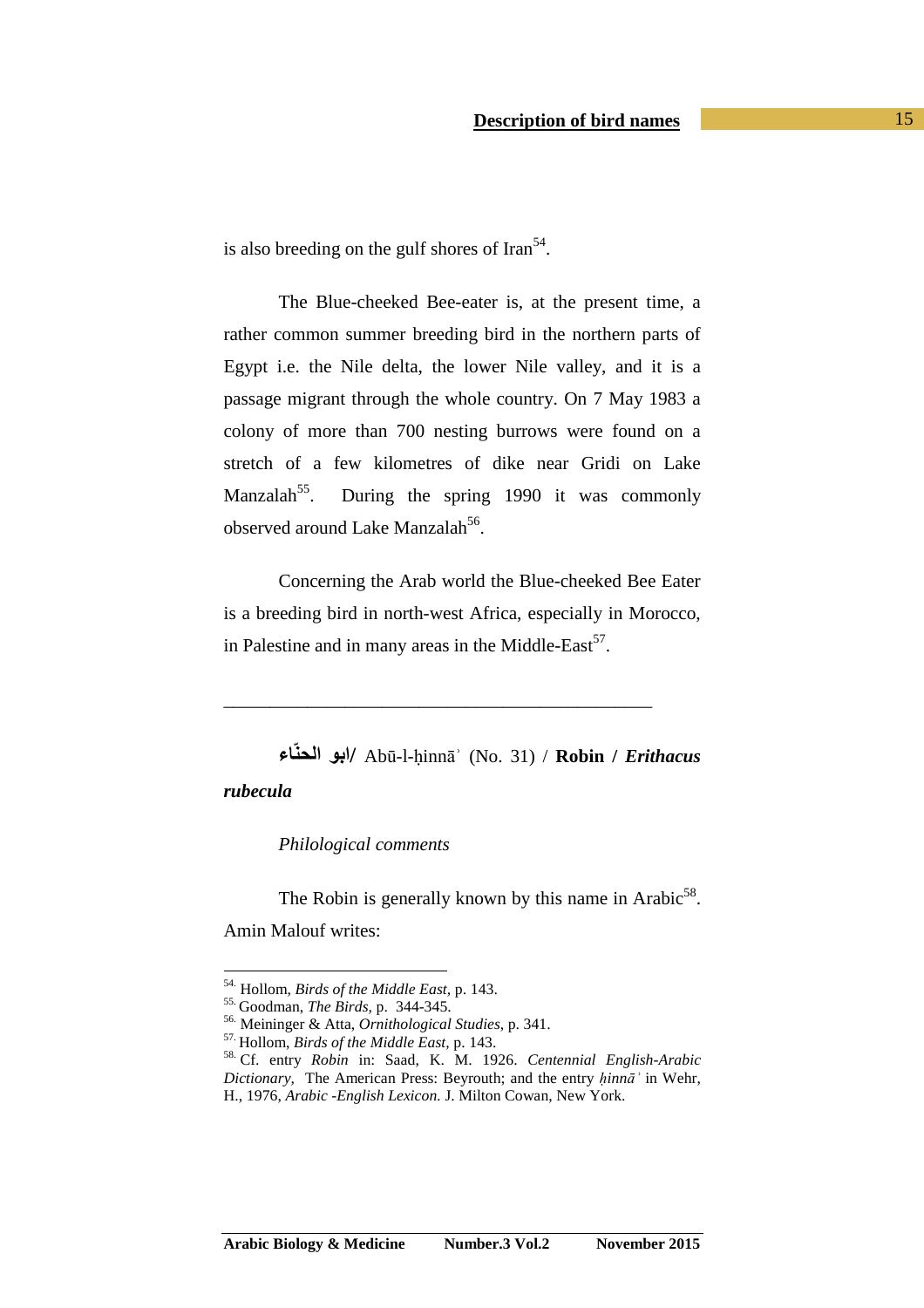# طائر صغير احمر الصدر يعرف في الشام بابي الحن وابوالحنة سمي بذلك للو نه ذكر ه باقو ت و القز و بنے في و صف جز بر ة تنبس و سمباه اباالحنّاء

"A litle bird with a red breast. It is known in the region around Damascus as *abū-l-ḥinn* and *abū-l-ḥinnah*. It is so called because of its colour. Yāqūt and al-Qazwīnī mentioned it in [their] description of the island of Tinnīs and they called it *abū-l-ḥinnāʾ*(*...*)"<sup>59</sup> *.* Goodman et al. write that this name *abŪ-lhinn* $\bar{a}$  is the "official" name of the bird in Egypt<sup>60</sup>. The name using the red colouring plant *ḥinnāʾ* is derived from the red colour on the throat and chest of the bird.

# *Biological comments*.

Concerning the Arab world Robins are, at the present time, breeding in north-west Africa and furthermore on the northern shores of Anatolia and on the Caspian parts of Iran, and it is a winter visitor in most parts of the Middle-East and North-Africa, however being scarcer on the Arabic peninsula $^{61}$ . In Northern Egypt it is a fairly common winter visitor, but it does not breed in Egypt $^{62}$ .

**وري ا/** ad-dūrī (No. 38) / **House Sparrow /** *Passer domesticus*

\_\_\_\_\_\_\_\_\_\_\_\_\_\_\_\_\_\_\_\_\_\_\_\_\_\_\_\_\_\_\_\_\_\_\_\_\_\_\_\_\_\_\_\_\_\_

l

<sup>59.</sup> Malouf, *An Arabic Zoological*, p. 207.

<sup>60.</sup> Goodman, *The Birds,* p. 383.

<sup>61.</sup> Hollom, *Birds of the Middle East,* p. 175.

<sup>62.</sup> Goodman, *The Birds,* p. 383.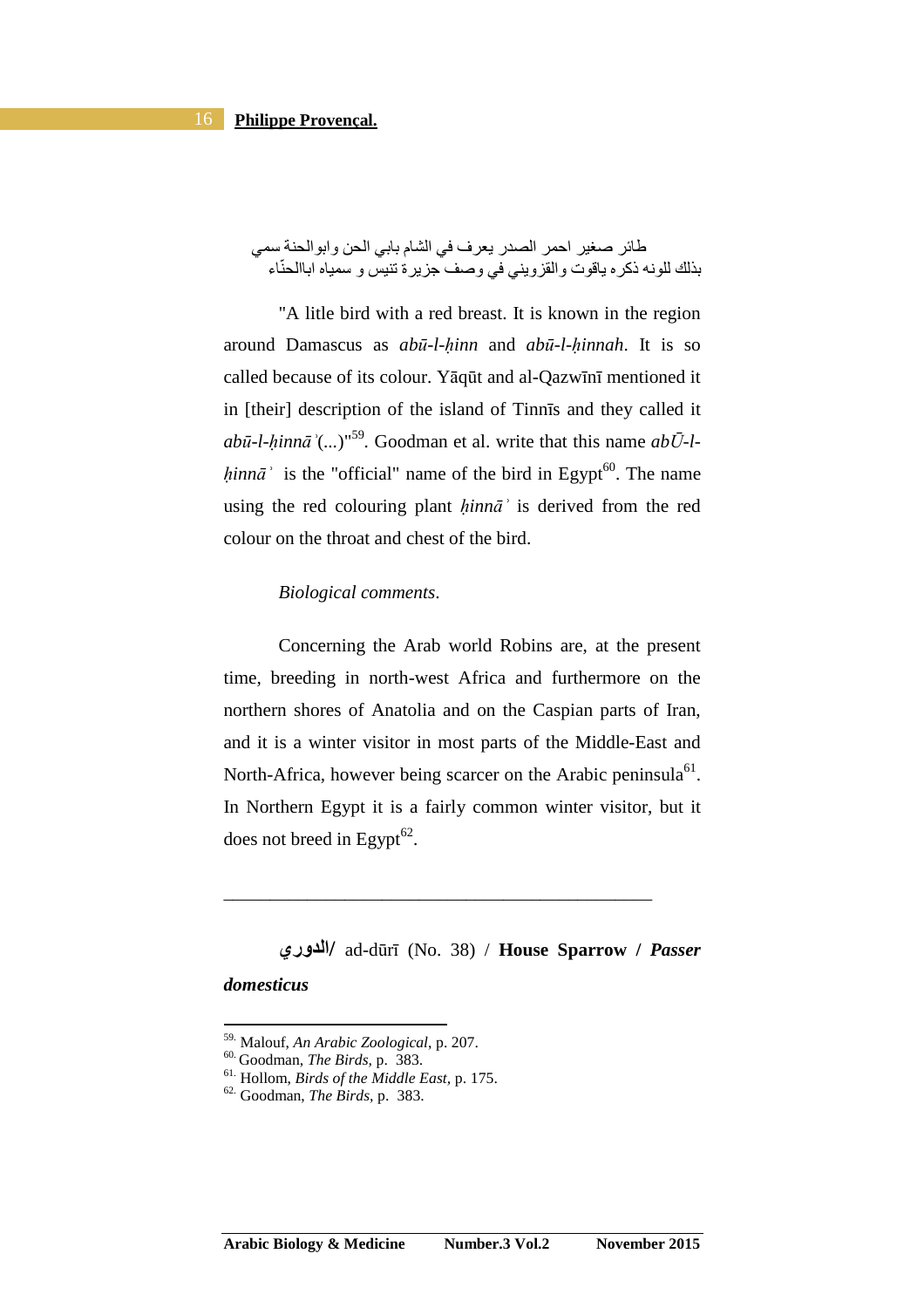# *Philological comments*

The House Sparrow is generally known in Arabic by the names *ʿUṣfūr Dūrī* and ʿ*Uṣfūr Buyūtī* <sup>63</sup>. An-Nuwayrī writes :

فأمّا العصفور النُيوتيّ ـ ففي طباعه اختلافٌ : ففيه من طبائع سباع الطير أنه يُلْقِمُ فراخه ولا يزُقها ، ويَصيدُ أجّناساً من الحيوان كالنَّمل إذا طار والجرادِ و ياكل الْلَحم . والذي فِيه ٍ من طباع بـهائم الطِير أنـه ليسِ بذي مخْلَبٍ ولا مِنْسَرٍ ؛ وهو اذا سقط على عودٍ قَدم أصابعه الثلاثَ و أخَّر الدَّابِرَةَ ؛ و سباعُ الطيرِ تُقدِّم اصبعين وتُؤخِّر إصبعين ؛ ويأكل الحبَّ والبقولَ . و يَتَمَيَّزُ الذكرُ منها من الأُثْنى بلِحْيَةٍ ا<br>ا سوداء . وهو لا يعرِف المشي وإنما يرفع رجليه ويَثْبُ . وهو كثيرُ السِفِاد ، و ربما ِ سفِدَ في الساعة خمُسين مرّةً ، ولذلك عمره قصيرٌ فإنّه لا يُعَمّر غالباً أكثرَ من ً سنةٍ ؛ وإناثـها نـعمَّرُ أكثر من ذكور ها ُ

"And concerning the House Sparrow -: Its natural disposition is differentiated, as it contains [elements] of the nature of the Raptor birds as it feeds its young bit by bit and does not regurgitate in their beak and as it hunts kinds of animals like flying ants and grasshoppers and eats meat; but it has also what belongs to the nature of the corn-eating birds, as it is not endowed with the toes and beak of Raptors; and when it alights on a twig it sets forward three of its toes and it sets behind the back toe while the Raptors set forward two toes and set behind (the other) two toes and as the (House Sparrow) feeds on grains and greenery. The male in this kind of bird differs from the female by (having) a black beard. This bird does not walk, but only lifts its feet and jumps. (The House Sparrow) mates abundantly and it may perhaps mate 50 times in one hour. It therefore has a short life and for the most does

<sup>63.</sup> Dalman, *Arabischen Vogelnamen,* No 48; Malouf, *An Arabic Zoological*, p. 232; Goodman, *The Birds,* p. 457.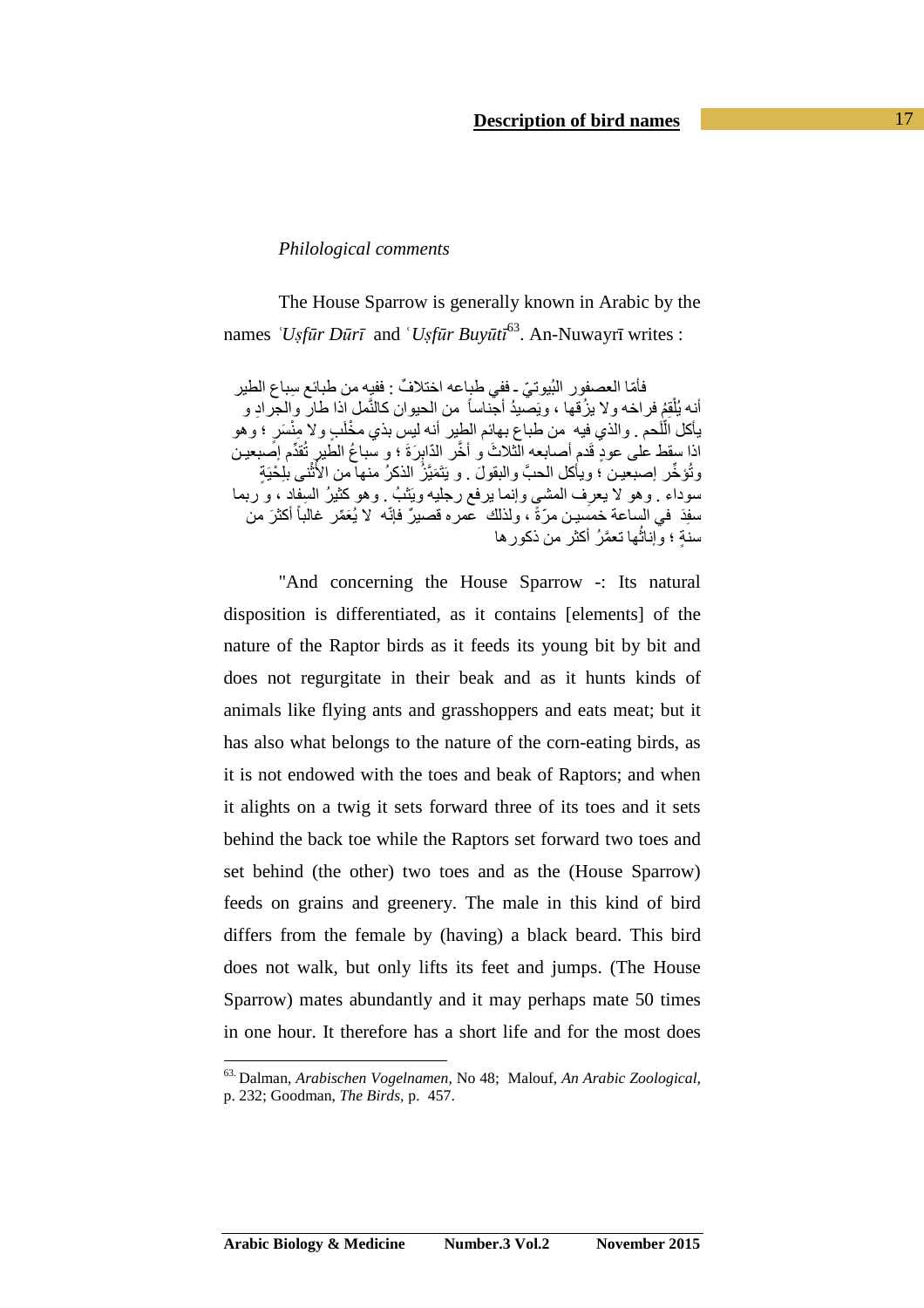not live more than one year. The females, however, live longer than the males of these birds. $(...)^{164}$ .

 This is a very fine description of a House Sparrow, where the author observes the distinguishing characters i.e. the movements, the black bib of the male and the feeding and mating habits<sup>65</sup>.

### *Biological comments*

The House Sparrow is a bird species whose historical relation to man begins in the Middle East. In fact the oldest known fossil remains of House Sparrow like birds have been found in a cave near Bethlehem in Palestine. These remains were excavated from 12.000 years old layers. In 400.000 years old layers two parts of beaks were excavated and these were identified as belonging to an ancestral form of the House Sparrow. The typical House Sparrow evolved together and in close interaction with the evolution of corn-based agriculture in the Middle-East<sup>66</sup>. This means that the House Sparrow may be counted as a natural product of the civilisations and cultures of the Middle East.

<sup>64.</sup> An-Nuwayrī, *Nihāyah,* book 10. p. 249-500. For a survey of the discussion found in the *Kitāb al-ḥayawān* of al-Ğāḥiẓ regarding a similar classification among birds according to their natures, see: Meyssa Ben Saad, Mehrnaz Katouzian Safadi, Philippe Provençal, Quelques réflexions sur les critères de classification des animaux chez les savant Al-Djâhiz (776-868), *Al-Mukhatabat,* No. 7, July 2013.

<sup>65.</sup> Cf. Hansen, P. 1985. *Gråspurven.* Natur og Museum nr. 3. Naturhistorisk Museum, Aarhus.

<sup>66.</sup> Hansen, ibid. p. 23.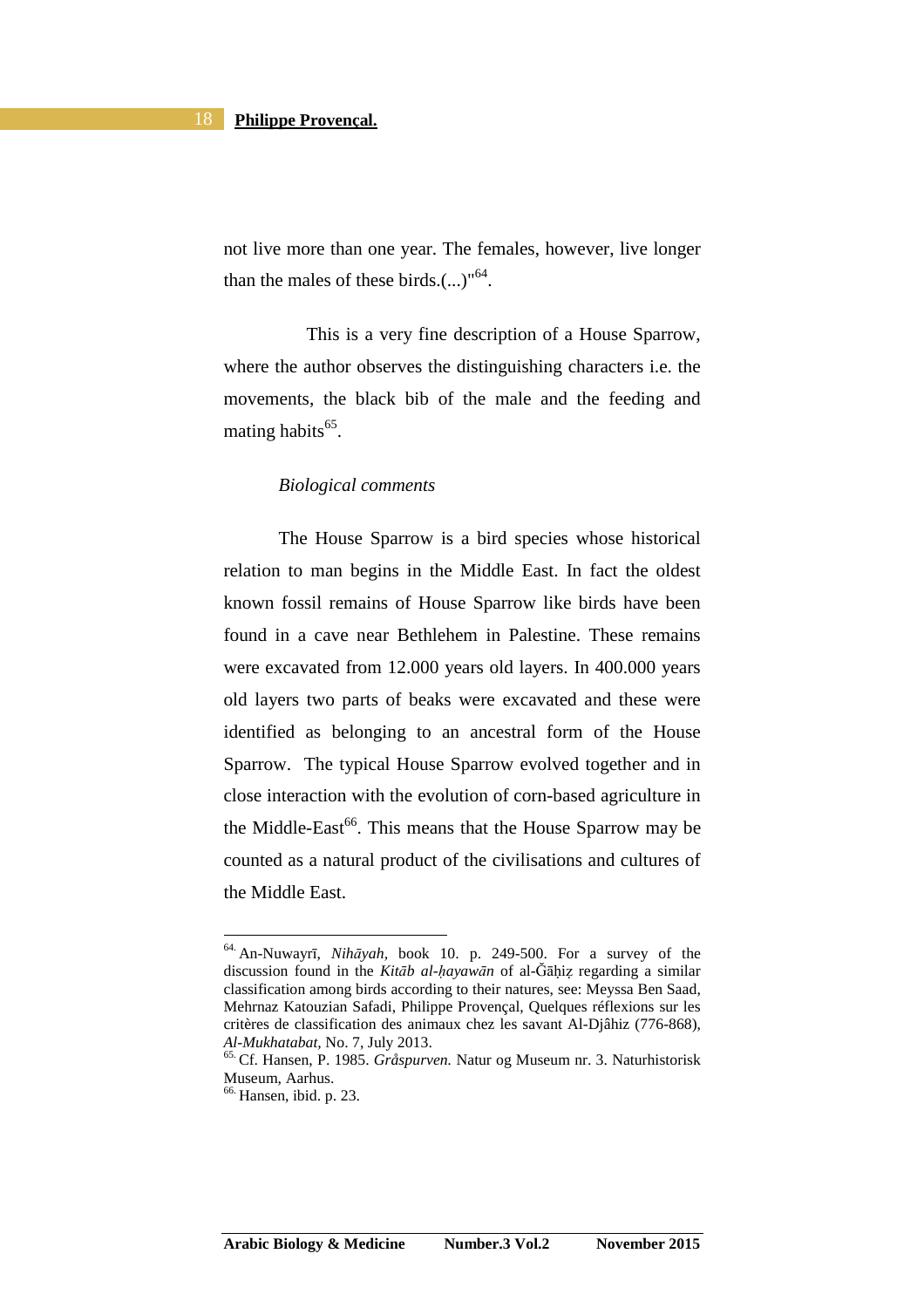The House Sparrow is a widespread species everywhere in The Middle East and North Africa where it lives in close association with human settlements, as in the rest of the world where this bird is found. It colonies rapidly new settlements. A fact I witnessed personally in 1994 in the new tourist settlements in Naʿāmah Bay on the Sinai coast of the gulf of

# **اق"# /**siqirrāq (No. 41) / **Roller** *Coracias garullus*

ʿAqabah where House Sparrows were readily seen.

\_\_\_\_\_\_\_\_\_\_\_\_\_\_\_\_\_\_\_\_\_\_\_\_\_\_\_\_\_\_\_\_\_\_\_\_\_\_\_\_\_\_\_\_\_\_

## *Philological comments*

 Malouf writes that the names of this species are: *šaqirrāq, šiqirrāq, šiqrāq, šaraqrāq* and *širiqrāq* اقَّ ِ-kَ ، That the Roller is . تْسِرِقْرَاق ، تْمَرَقْرَاق ،تْبِقراق، تْبِقِرّاق designated by the names given above is beyond doubt by the examples gathered by Malouf (1932) in al-Damīrī, Dāwud al-Antakī, Fīruzbādī and Lisān al-ʿArab and by the research of Malouf in the modern colloquial dialects of the Middle East<sup>67</sup>. These names are confirmed by Goodman et al. (1989) who write that the generic names for Roller in present day Egypt are: *šiqirāq* and *širqūq* <sup>68</sup> i.e. سِنْبِقِرْ اق F. Viré writes that one of the present day names of the genus *Coracias* in

<sup>67.</sup> Malouf, *An Arabic Zoological*, p. 210-212.

<sup>68.</sup> Goodman, *The Birds,* p. 346.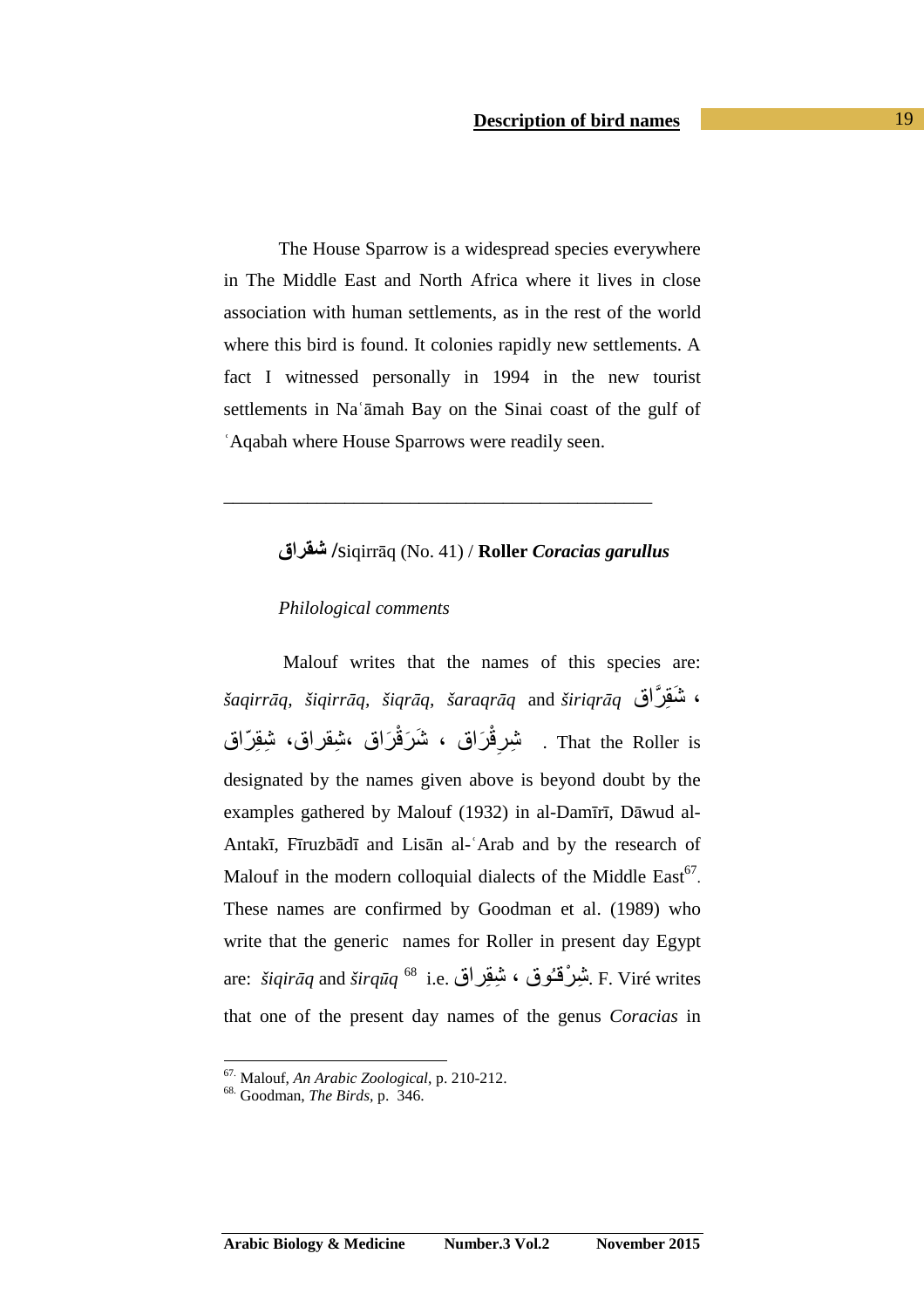north-west Africa are *širāqrāq* اق)k and in Egypt it is *širqrāq* and *šiqirrāq* i.e.<sup>2</sup>) شقر (F. Viré does not vocalise his Arabic names). Finally a Morrocan sudent of biology informed me personally that in his country, i.e. the region of Marrākuš, the name of the Roller was  *šarraqrāʾ نَمْرَ*قْرَاء . This name was actually written down by him with full vocalisation. His information came upon the request by the author of this article to identify the bird according to the photographic picture of the Roller in H. Delin and L. Svensson's photographic guide<sup>69</sup>.

The name which appears as different versions of a reduplication of a *raq* syllable prefixed by a (perhaps factitive)  $\delta \bar{m}$  is an onomatopoetic of the voice of the bird<sup>70</sup>.

 There are many other names for the Roller in the colloquial Arabic dialects. For Egypt the main alternative appellation is *Ġurāb Zaytūnī<sup>71</sup> ي*خراب زيتوني. Nevertheless, to al-Qalqašandī the *Ġurāb Zaytūnī* is another name for the Chough, *Pyrrocorax pyrrocorax* (cf. No. 15 of the present list).

The Roller was rarely painted in Egypt in Dynastic time, but an unmistakable bird of this species was painted in the tomb of Baket III from Dynasty XI (2040 - 1991B.C.) at Beni Ḥasan. This bird is depicted together with a Golden Oriole in

<sup>69</sup> Delin, *Photographic guide*, p. 172.

<sup>70.</sup> Delin, ibid.

<sup>71.</sup> Malouf, *An Arabic Zoological*, p. 210; Viré, *Les Oiseaux,* p. 586; Goodman, *The Birds,* p. 346.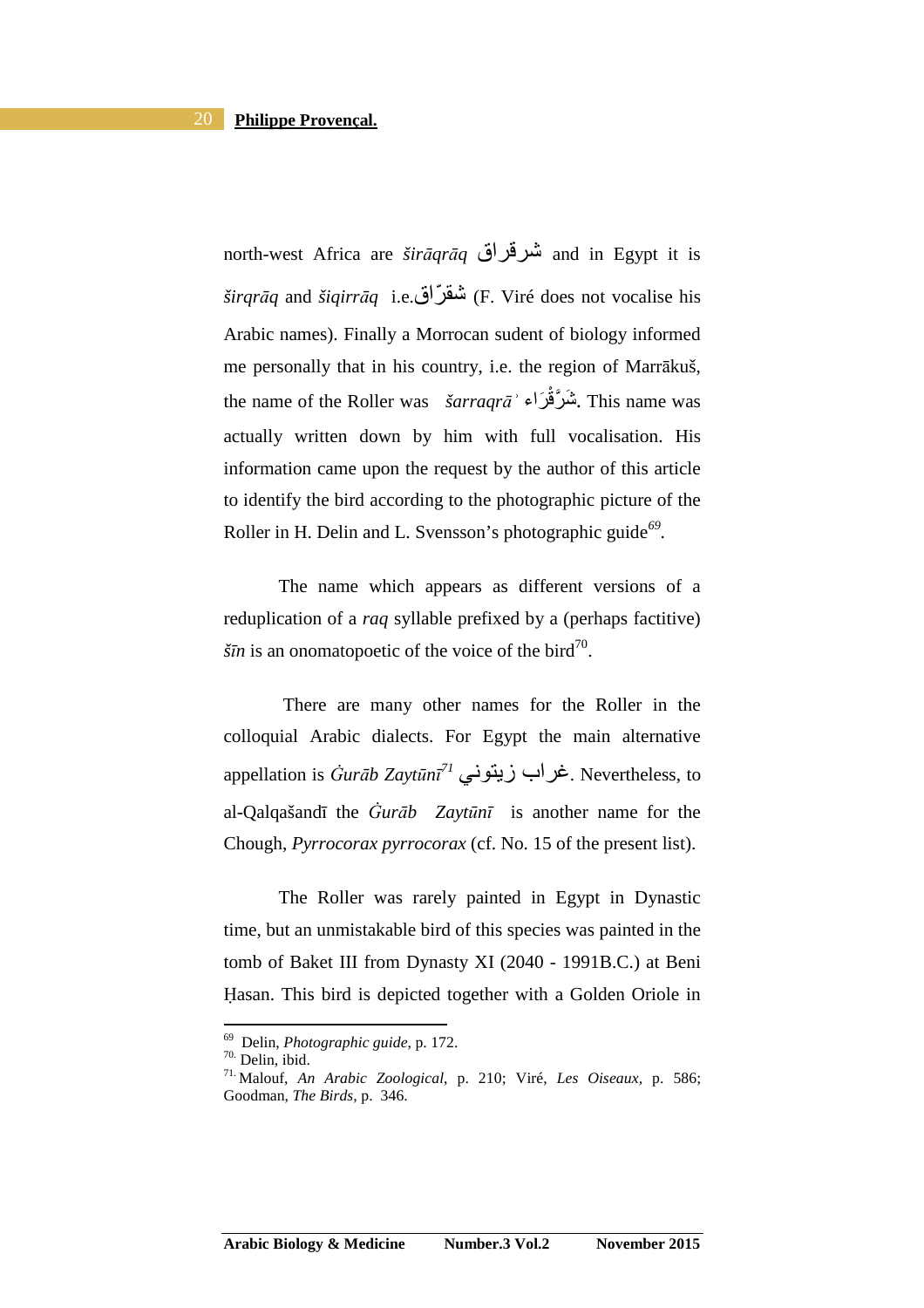what seems to be a scene depicting the trapping of birds considered to be fruit pests<sup>72</sup>.

# *Biological comments*

At the present time the Roller is a scarce passage migrant in Egypt, but this may have been different 60 years ago, where Meinertzhagen in 1930 wrote that the Roller was common in autumn migration<sup>73</sup>. In all 15 Rollers were observed by the international group making ornithological studies in Egyptian wetlands in 1989-90 of which one was observed on the island of Tinnīs in April  $18^{74}$ .

Concerning the Arab world the Roller is now breeding in northern Syria, Northern Iraq.

It is furthermore breeding in the Syro-Palestinian region and in much of north-west Africa. It furthermore breeds in Turkey and most of Iran. In this whole range it is a summer visitor $^{75}$ .

\_\_\_\_\_\_\_\_\_\_\_\_\_\_\_\_\_\_\_\_\_\_\_\_\_\_\_\_\_\_\_\_\_\_\_\_\_\_\_\_\_\_\_\_\_\_

**روارا /** Warwār (No. 57) /**Bee-eater/** *Merops apiaster*

*Philological comments*

<sup>72.</sup> Houlihan, *The Birds,* p. 111 - 113 and p. 187.

<sup>73.</sup> Goodman, *The Birds,* p. 347.

<sup>74.</sup> Meininger & Atta, *Ornithological Studies*, p. 342.

<sup>75.</sup> Hollom, *Birds of the Middle East,* p. 144.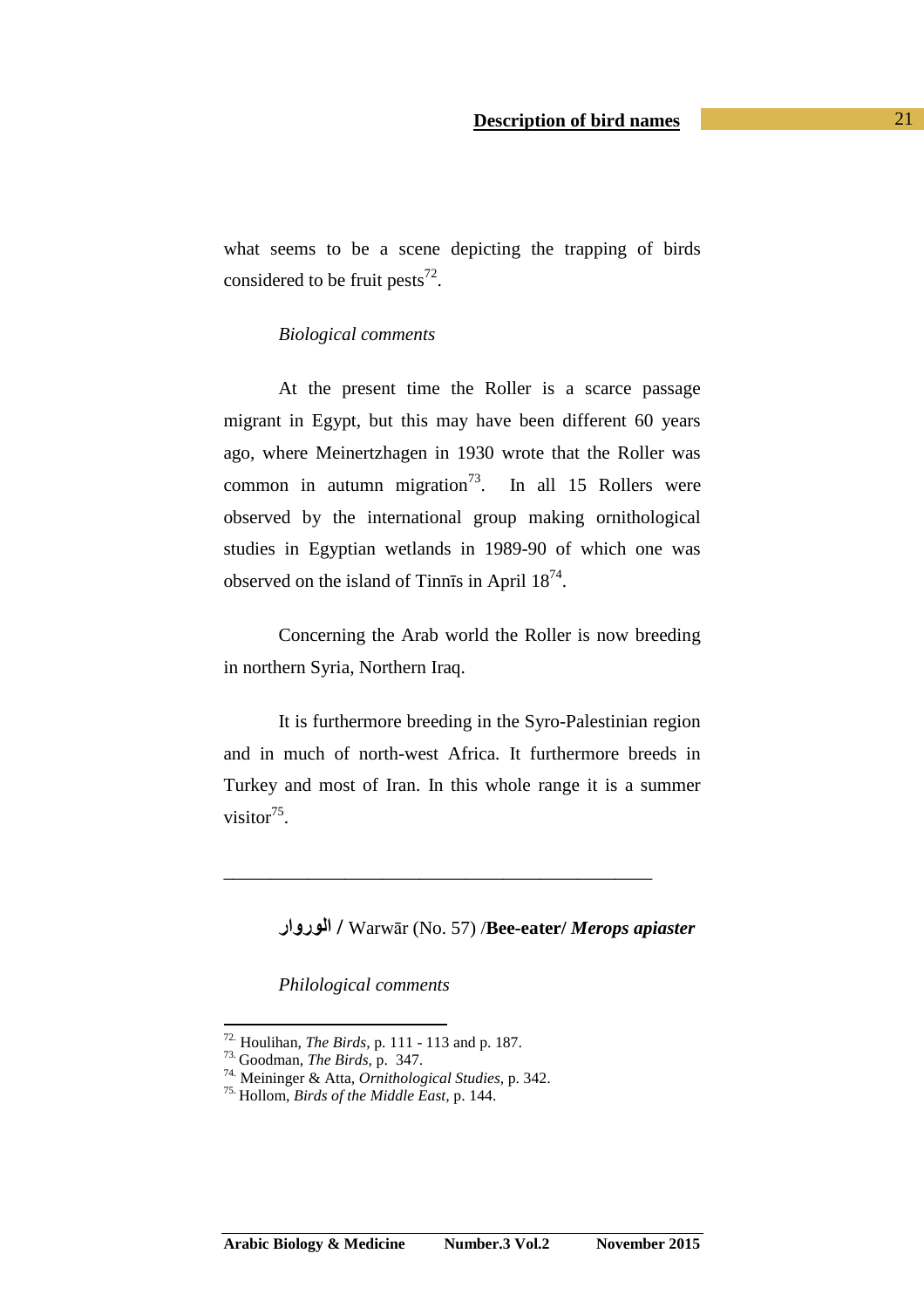As already stated during the commentaries attributed to the Green Bee-eaters (No. 30 of this list), the name warwār وروار is a well known generic name for the Bee-eaters in Arabic. The name is an onomatopoetic<sup>76</sup>. As the other Arabic name for the Bee-eaters namely *huddir* has already been mentioned in this list as No. 30, and as the Bee-eater is the only one of the Bee-eaters in the Middle East which does not have an overall green colour<sup>77</sup> and as furthermore this name is an onomatopoetic of the voice of the bird, the Bee-eater having the most far carrying cries of the Middle-eastern Bee-eaters, all these features are taken too as clues for suggesting the identification of the *warwār* in this place with the Bee-eater.

#### *Biological comments*

At the present time the Bee-eater is breeding in the Syro-palestinian region and in many parts of the Middle East and north-west Africa. It is a common in Egypt on passage during spring and autumn migrations<sup>78</sup>.

\_\_\_\_\_\_\_\_\_\_\_\_\_\_\_\_\_\_\_\_\_\_\_\_\_\_\_\_\_\_\_\_\_\_\_\_\_\_\_\_\_\_\_\_\_\_\_\_\_\_\_

# **\$"\$ا /** Al-saqsaq (No. 62)/ **Spur-winged Plover /***Hoplopterus spinosus*

<sup>76.</sup> Malouf, *An Arabic Zoological*, p. 32.

<sup>77.</sup> Personal observations on specimens of *Merops apiaster* belonging to the collections of the Natural History Museum, Aarhus, Denmark and on live specimens in Egypt in May 2011 ; cf. too Hollom, *Birds of the Middle East,*plate 21 and Delin, *Photographic guide*, p. 172-173,

<sup>78.</sup> Goodman, *The Birds,* p. 345.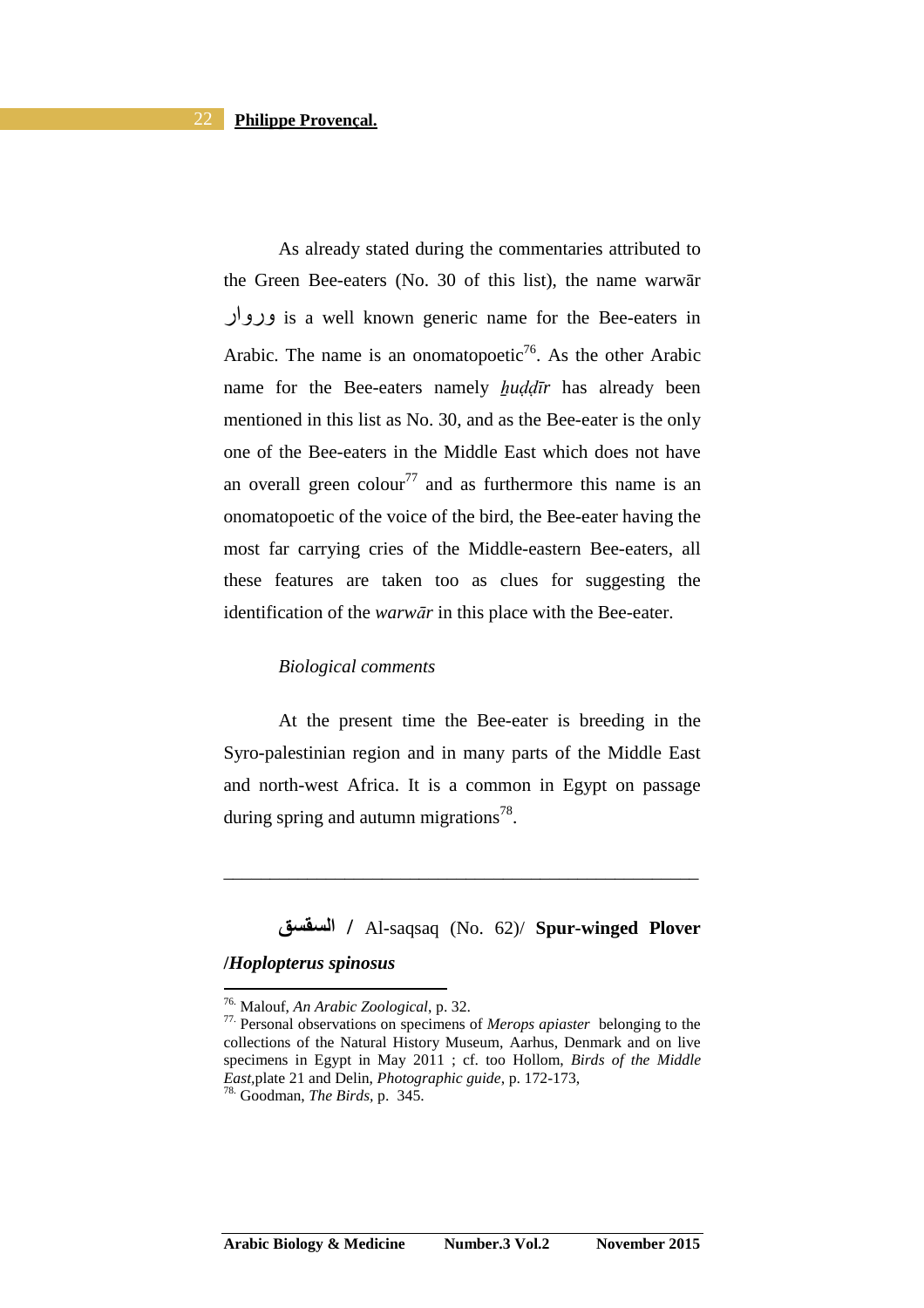# *Philological comments*

The name Zaqzāq زقزاق is given as the "official" name in Egypt for the Spur-winged Plover both by Malouf<sup>79</sup> and by Goodman et al. $80$  (1989).

 The name is an onomatopoetic of the cry of this bird. This is in accordance with my personal observation on Lake Manzalah 7 April 1993 where a single bird flew over my head while uttering a distinct cry, which may be rendered as zaq-zaq, zaq-zaq, zaq-zaq or saq-saq, saq-saq, saq-saq. That the name is onomatopoetic is further confirmed by the pronunciation of other common names given to this species, i.e. Saqsāq, Qaṭqāṭ, ṭaqṭāq مفطاق ، فطقاط ، سقساق Saqsāq, Qaṭqāṭ, ṭaqṭāq name was told personally to me by dr. ʿAbbās aš-šanāwī - the General Director of the Historical Museum in Port Said.

### *Biological comments*

The Spur-winged Plover is a characteristic bird of the Nile delta. I saw it personally on many different kinds of environment on Lake Manzalah around small stretches of water teaming with waders and flying above reed thickets on the island of Tinnīs. The Spur-winged plover is a breeding resident in Egypt and the population "comprises many thousands of

<sup>79.</sup> Malouf, *An Arabic Zoological*, p. 192.

<sup>80.</sup> Goodman, *The Birds,* p. 251.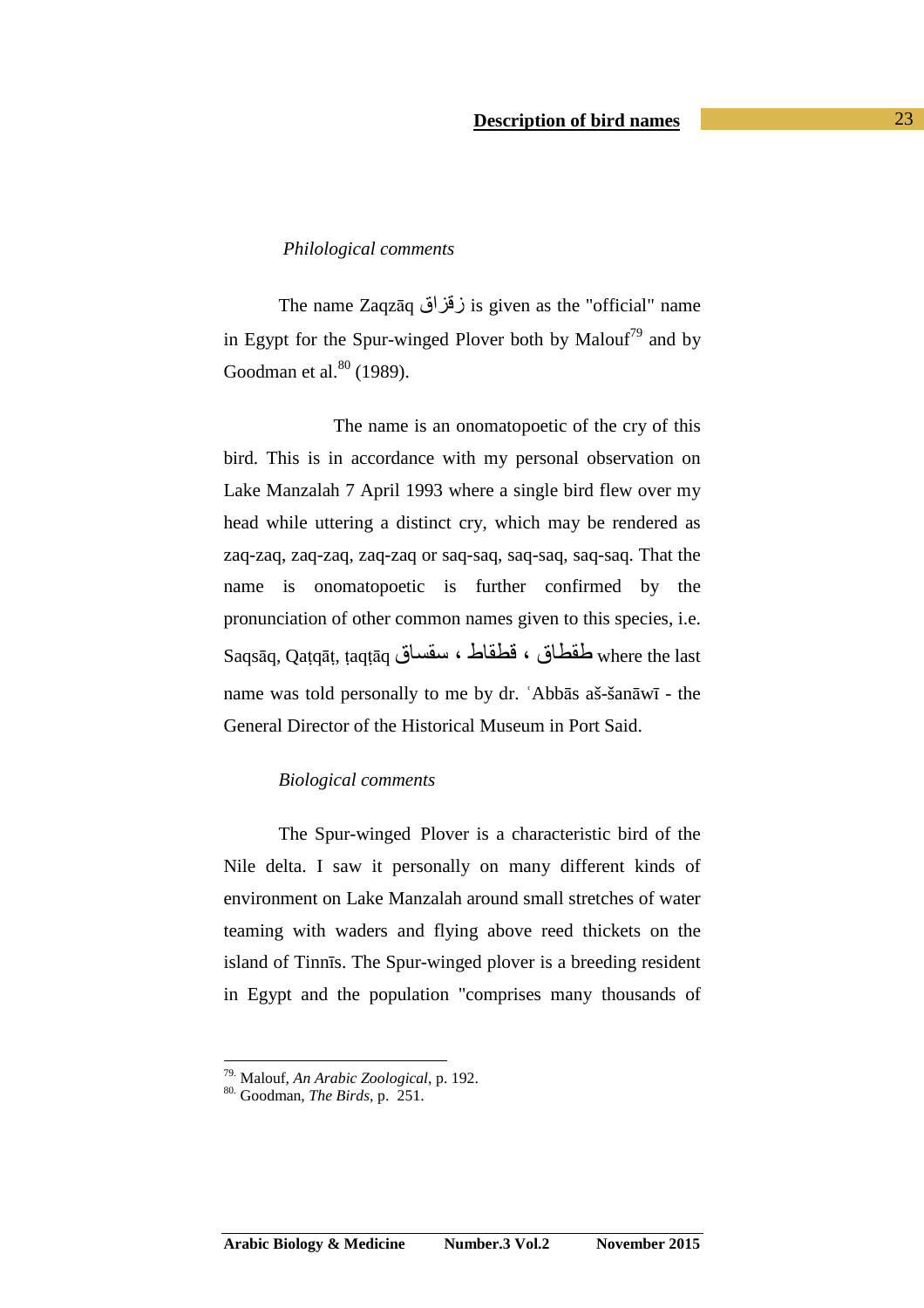pairs"<sup>81</sup>.

**%\$%\$ا /** *Al-suksukah* (No. 65) /**Chiffchaff /** *Phylloscopus collybita*

\_\_\_\_\_\_\_\_\_\_\_\_\_\_\_\_\_\_\_\_\_\_\_\_\_\_\_\_\_\_\_\_\_\_\_\_\_\_\_\_\_\_\_\_\_\_\_\_\_\_\_

# *Philological comments*

Suksukah =G=س is the "official" name given by Goodman et al. $82$  for the Chiffchaff. Like the English name the Arabic name seems with all certainty to be an onomatopoetic one, as the Chiffchaff has a rather monotonous song sounding as a repeated two sylabic voicing rendered in English as chiffchaff and in Arabic as suk-suk $^{83}$ .

### *Biological comments*

The Chiffchaff is a common passage migrant and winter visitor to most parts of Egypt $84$ . It is not an especially shy  $bird^{85}$ .

<sup>81.</sup> Goodman, ibid.

<sup>82.</sup> Goodman, ibid*.* p. 430.

<sup>&</sup>lt;sup>83.</sup> Personal observations from singing chiffchaffs in the field.

<sup>84.</sup> Goodman, *The Birds,* p. 430.

<sup>&</sup>lt;sup>85.</sup> Personal observations on Chiffchaffs in woodlands and gardens.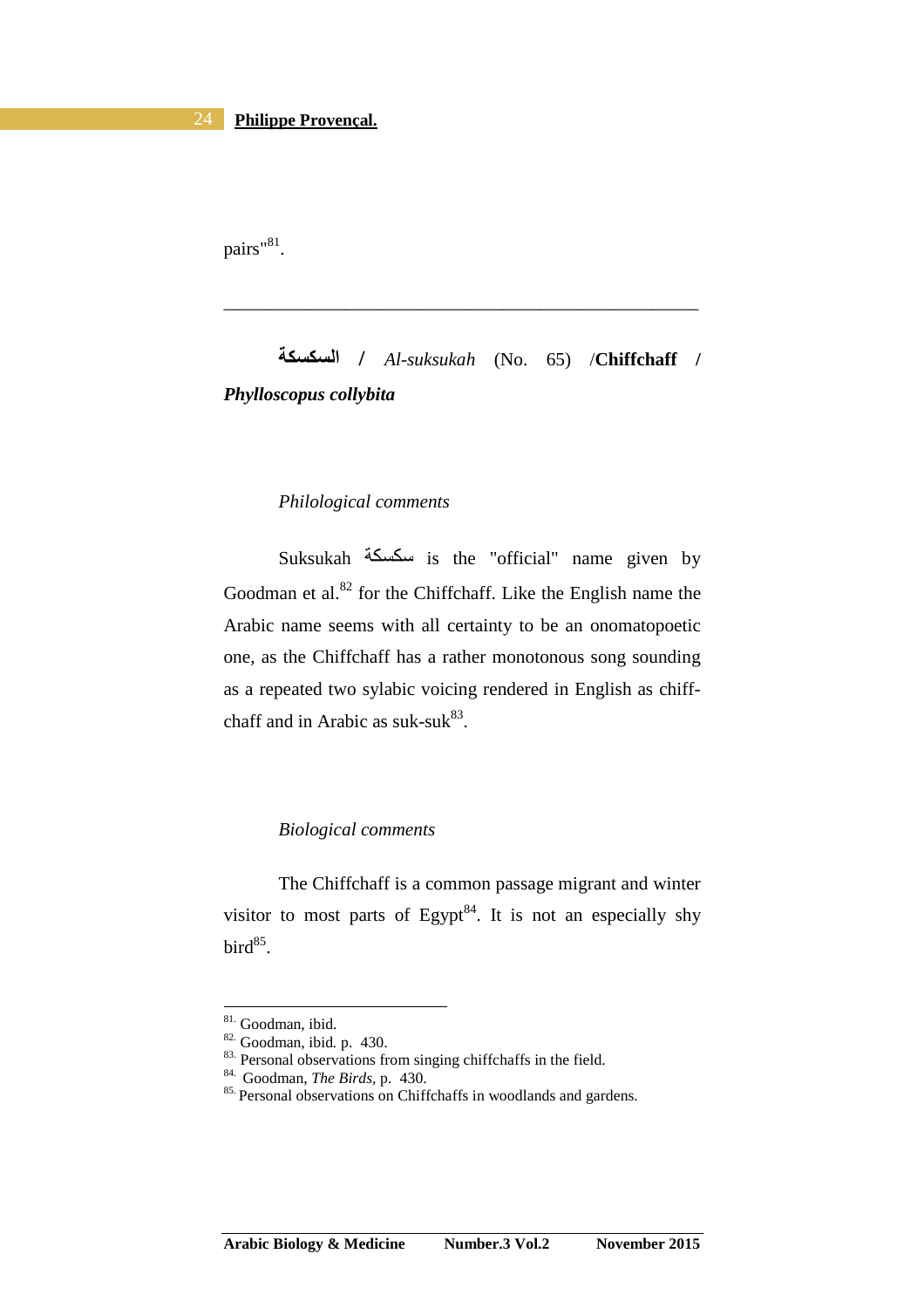**وش)'ا /** al-bašarūš (No. 98 )/ **Greater Flamingo /**  *Phoenicopterus ruber* 

\_\_\_\_\_\_\_\_\_\_\_\_\_\_\_\_\_\_\_\_\_\_\_\_\_\_\_\_\_\_\_\_\_\_\_\_\_\_\_\_\_\_\_\_\_

### *Philological comments*

 $\overline{\phantom{a}}$ 

The name *bašarūš* is the common Egyptian name for the flamingo<sup>86</sup>. The name *bašar* $\bar{U}$ *š* is not readily found in Classical Arabic texts and it seems to be peculiar to the dialects of Egypt<sup>87</sup>. Perhaps the first letter  $\hookrightarrow$  of its name is derived from the Coptic definite article in masculine p.

### *Biological comments*

The Greater Flamingo is a winter visitor to Lake Manzalah, where it is fairly common. Formerly the Greater Flamingo bred in several Nile Delta lakes including Lake Manzalah, but this breeding seems to have ceased around the beginning of 20th century<sup>88</sup>.

<sup>86.</sup> Malouf, *An Arabic Zoological*, p. 107; Viré, *Les Oiseaux,* p. 598; Goodman, *The Birds,* p. 151.

<sup>87.</sup> Malouf, *An Arabic Zoological*, p. 107-108.

<sup>88.</sup> Goodman, *The Birds,* p. 151-152.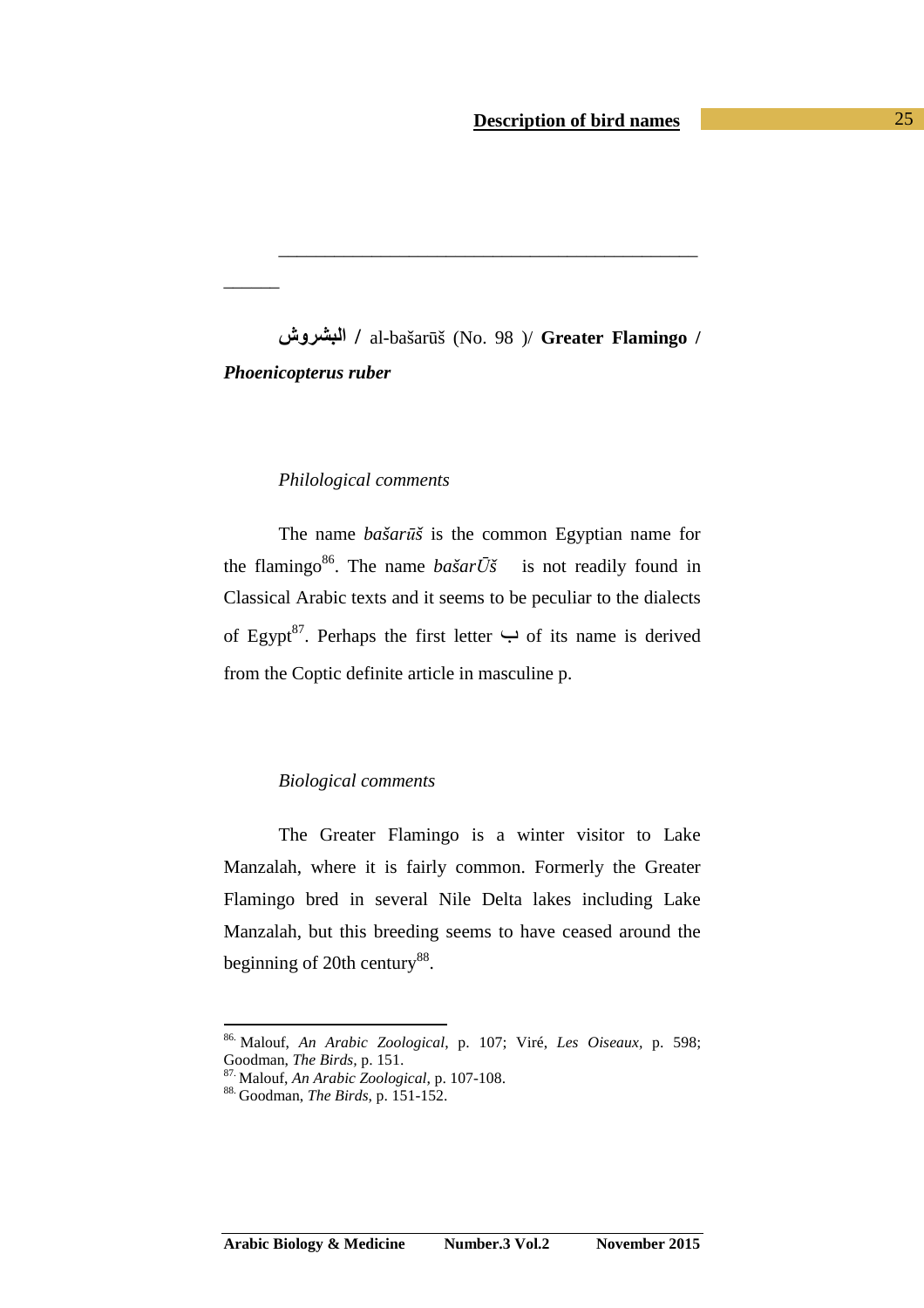$\overline{\phantom{a}}$ 

**)\* أ /** Abū minğal (No. 102) /**Glossy Ibis /** *Plegadis falcinellus; /* **Bald ibis /** *Geronticus eremita; /* **Sacred Ibis /***Threskiornis aethiopicus;* **Yellow-billed Stork (Wood Stork) /** *Mycteria ibis* 

\_\_\_\_\_\_\_\_\_\_\_\_\_\_\_\_\_\_\_\_\_\_\_\_\_\_\_\_\_\_\_\_\_\_\_\_\_\_\_\_\_\_\_\_\_

# *Philological comments*

The name *abū minğal* is a generic Arabic name for the Ibises<sup>89</sup>. The name *abū minğal* refers to the sickle-shaped form of the beak of these birds.

 F. Viré writes that *Abū Minğal* 5IT )ا is an Egyptian name for the Yellow-billed Stork, also called the Wood Stork. This bird is zoologically not an Ibis, but it looks like one<sup>90</sup>. Cf. too the scientific name *Mycteria ibis* which was earlier *Ibis ibis.* This bird is still found occasionally in Egypt $^{91}$ .

Historically the Sacred Ibis was (together with

 $\overline{a}$ 

**Arabic Biology & Medicine Number.3 Vol.2 November 2015** 

<sup>89.</sup> Dalman, *Arabischen Vogelnamen,* No 127; Malouf, *An Arabic Zoological*, p. 132-133; Viré, *Les Oiseaux,* p. 592; Goodman, *The Birds,* p. 132.

<sup>90.</sup> Hollom, *Birds of the Middle East,* p. 3 and plate 4.

<sup>91.</sup> Goodman, *The Birds,* p. 143.